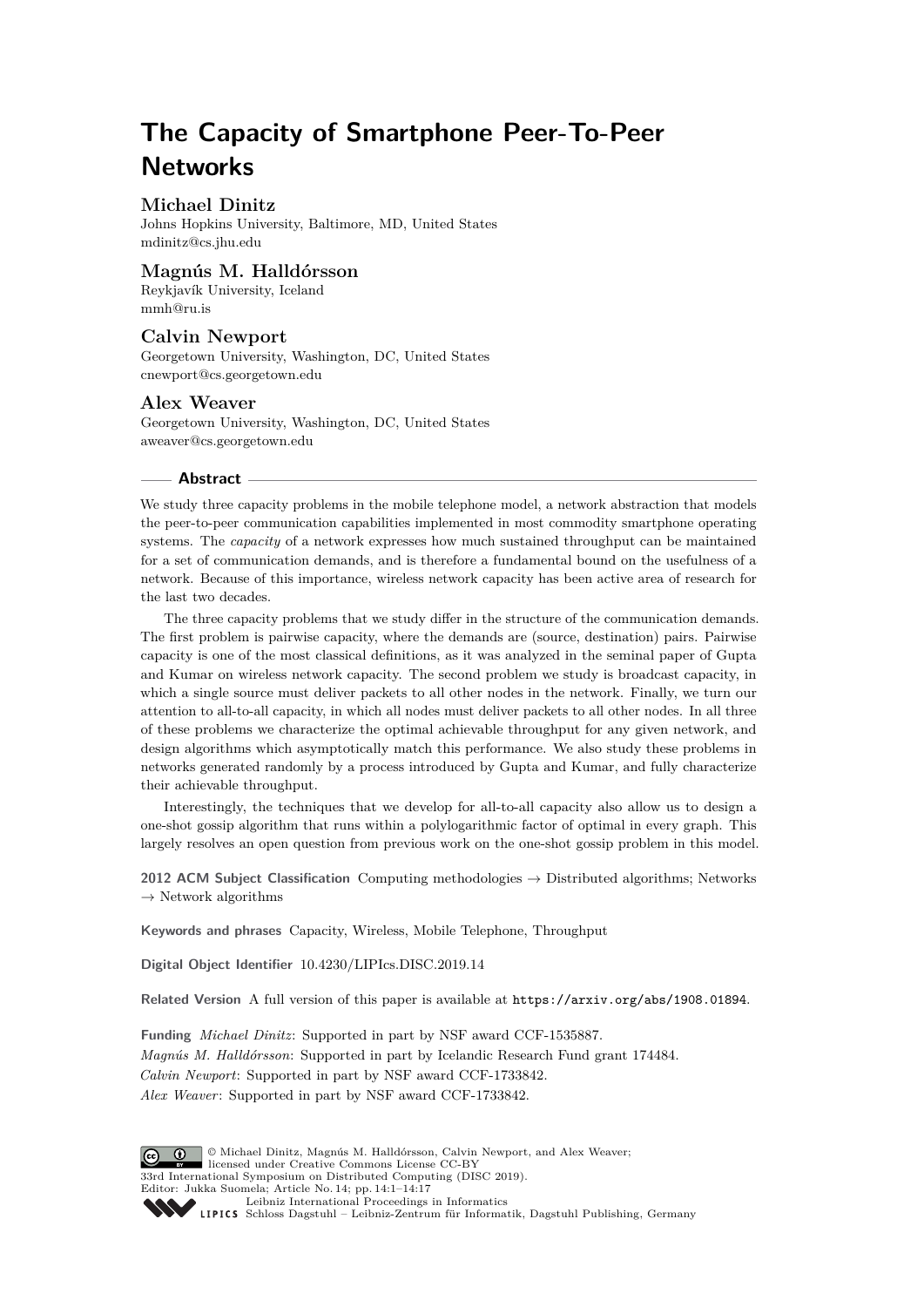#### **14:2 The Capacity of Smartphone Peer-To-Peer Networks**

# **1 Introduction**

In this paper, we study the classical capacity problem in the mobile telephone model: an abstraction that models the peer-to-peer communication capabilities implemented in most commodity smartphone operating systems. The capacity of a network expresses how much sustained throughput can be maintained for a set of communication demands. We focus on three variations of the problem: *pairwise* capacity, in which nodes are divided into pairwise packet flows, *broadcast* capacity, in which a single source delivers packets to the whole network, and *all-to-all* capacity, in which all nodes deliver packets to the whole network.

For each variation we prove limits on the achievable throughput and analyze algorithms that match (or nearly match) these bounds. We study these results in both *arbitrary* networks and *random* networks generated with the process introduced by Gupta and Kumar in their seminal paper on wireless network capacity [\[19\]](#page-16-1). Finally, we deploy our new techniques to largely resolve an open question from [\[24\]](#page-16-2) regarding optimal one-shot gossip in the mobile telephone model. Below we summarize the problems we study and the results we prove, interleaving the relevant related work.

**The Mobile Telephone Model.** The *mobile telephone model* (MTM), introduced by Ghaffari and Newport [\[14\]](#page-15-0), modifies the well-studied *telephone model* of wired peer-to-peer networks (e.g., [\[10,](#page-15-1) [15,](#page-15-2) [4,](#page-15-3) [17,](#page-15-4) [9,](#page-15-5) [16\]](#page-15-6)) to better capture the dynamics of standard smartphone peer-topeer libraries. It is inspired, in particular, by the specific interfaces provided by Apple's Multipeer Connectivity Framework [\[2\]](#page-15-7).

In this model, the network is modeled as an undirected graph  $G = (V, E)$ , where the nodes in *V* correspond to smartphones, and an edge  $\{u, v\} \in E$  indicates the devices corresponding to *u* and *v* are close enough to enable a direct peer-to-peer radio link. Time proceeds in synchronous rounds. As in the original telephone model, in each round, each node can either attempt to initiate a connection (e.g., place a telephone call) with at most one of its neighbors, or wait to receive connection attempts. Unlike the original model, however, a waiting node can accept at most one incoming connection attempt. This difference is consequential, as many of the celebrated results of the original telephone model depend on the nodes' ability to accept an unbounded number of incoming connections (see [\[14,](#page-15-0) [6\]](#page-15-8) for more discussion).<sup>[1](#page-1-0)</sup> This restriction is motivated by the reality that standard smartphone peer-to-peer libraries limit the number of concurrent connections per device to a small constant (e.g., for Multipeer this limit is 8). Once connected, a pair of nodes can participate in a bounded amount of reliable communication (e.g., transfer a constant number of packets/rumors/tokens).

Finally, the mobile telephone model also allows each node to broadcast a small *O*(log *n*) bit advertisement to its neighbors at the start of each round before the connection decisions are made. Most existing smartphone peer-to-peer libraries implement this *scan-and-connect* architecture. Notice, the mobile telephone model is harder than the original telephone model due to its connection restrictions, but also easier due to the presence of advertisements. The results is that the two settings are formally incomparable: each requires its own strategies for solving key problems.

<span id="page-1-0"></span><sup>&</sup>lt;sup>1</sup> This behavior is particularly evident in studying PUSH-PULL rumor spreading in the telephone model in a star network topology. This simple strategy performs well in this network due to the ability of the points of the star to simultaneously pull the rumor from the center. In the mobile telephone model, by contrast, any rumor spreading strategy would be fundamentally slower due to the necessity of the center to connect to the points one by one.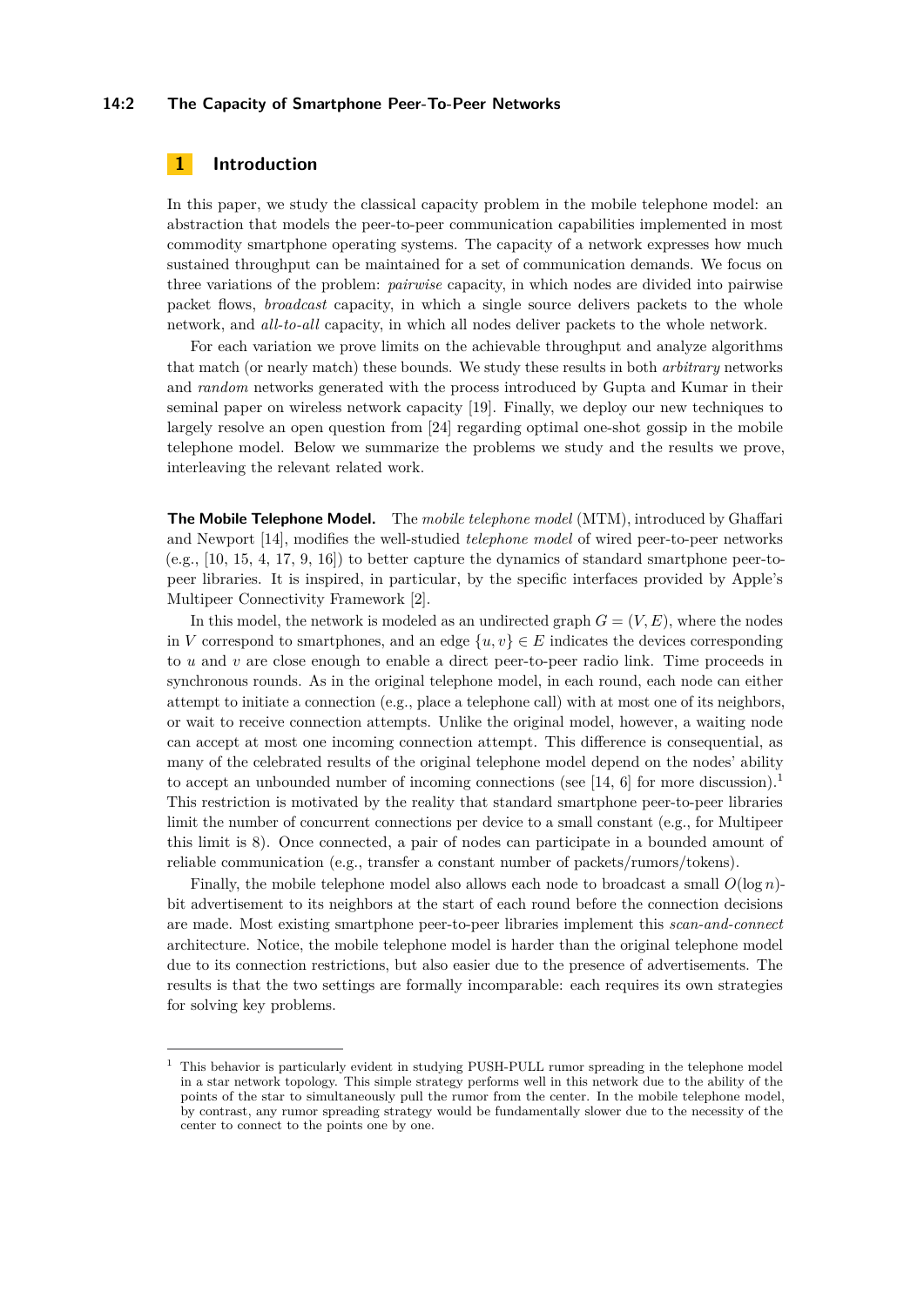In recent years, several standard one-shot peer-to-peer problems have been studied in the MTM, including rumor spreading [\[14\]](#page-15-0), load balancing [\[7\]](#page-15-9), leader election [\[24\]](#page-16-2), and gossip [\[24,](#page-16-2) [25\]](#page-16-3). This paper is the first to study ongoing communication in this setting.

**The Capacity Problem.** Capacity problems are parameterized with a network topology  $G = (V, E)$ , and a flow set *F* made up of pairs of the form  $(s, R)$  (each of which is a *flow*), where  $s \in V$  indicates a source (sometimes called a sender), and  $R \subset V$  indicates a set of destinations (receivers). For each flow  $(s, R) \in F$ , source *s* is tasked with routing an infinite sequence of packets to destinations in *R*. The throughput achieved by a given destination for a particular flow is the average number of packets it receives from that flow per round in the limit, and the overall throughput is the smallest throughput over all the destinations in all flows (see Section [2.2](#page-5-0) for formal definitions). We study three different capacity problems, each defined by the different constraints they place on the flow set *F*.

**Results: Pairwise Capacity.** The pairwise capacity problem divides nodes into source and destination pairs in  $F$ , i.e., the given flows are between pairs of nodes rather than from a source to a general destination set. We begin with pairwise capacity as it was the primary focus of Gupta and Kumar's seminal paper on the capacity of the protocol and physical wireless network models [\[19\]](#page-16-1). They argued that it provides a useful assessment of a network's ability to handle concurrent communication.

We begin in Section [3.1](#page-7-0) by tackling the following fundamental problem: given an arbitrary connected network topology graph  $G = (V, E)$  and a flow set F that divides the nodes in V into sender and receiver pairs, is it possible to efficiently calculate a packet routing schedule that approximates the optimal achievable throughput? We answer this question in the affirmative by establishing a novel connection between pairwise capacity and the classical concurrent multi-commodity flow (MCF) problem. To do so, we first transform a given *G* and *F* into an instance of the MCF problem. We then apply an existing MCF approximation algorithm to generate a fractional flow that achieves a good approximation of the optimal flow in the network. Finally, we apply a novel rounding procedure to transform the fractional flow into a schedule. We prove that this resulting schedule provides a constant approximation of the optimal achievable throughput.

Inspired by Gupta and Kumar [\[19\]](#page-16-1), in Section [3.2](#page-10-0) we turn our attention to networks and flow pairings that are randomly generated using the process introduced in [\[19\]](#page-16-1). This process is parameterized with a network size  $n \geq 2$  and communication radius  $r > 0$ . It randomly places the *n* nodes in a unit square and adds an edge between any pair of nodes within distance  $r$ . The source and destination pairs are also randomly generated.

For every given size *n*, we identify a *connectivity threshold* value  $r_c(n) = \Theta(\sqrt{\log n/n}),$ such that for any radius  $r \leq r_c(n)$ , with constant probability the network generated by the above process for *n* and *r* includes a source with no path to its destination – trivializing the optimal achievable throughput to 0. We then prove that for every radius *r* that is at least a sufficiently large constant factor larger than the threshold, there is a tight bound of  $\Theta(r)$ on the optimal achievable throughput. These results fully characterize our algorithm from Section [3.1](#page-7-0) in randomly generated networks.

**Results: Broadcast Capacity.** Broadcast capacity is another natural communication problem in which a single *source* node is provided an infinite sequence of packets to deliver to all other nodes in the network. Solutions to this problem would be useful, for example, in a scenario where a large file is being distributed in a peer-to-peer network of smartphone users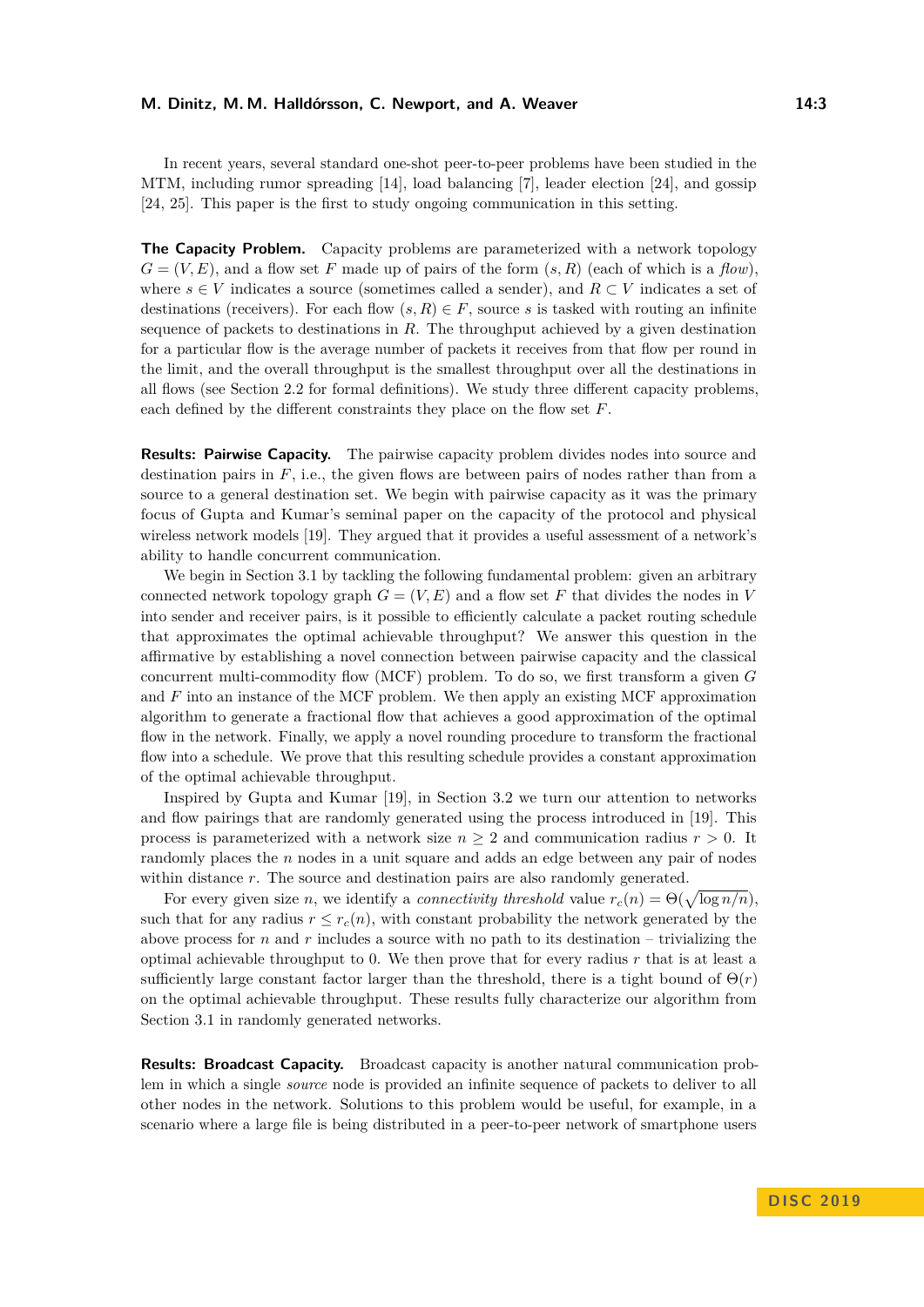#### **14:4 The Capacity of Smartphone Peer-To-Peer Networks**

in a setting without infrastructure. In Section [4.1](#page-12-0) we study the optimal achievable throughput for this problem in arbitrary connected graphs. To do so, we connect the scheduling of broadcast packets to existing results on *graph toughness*, a metric that captures a graph's resilience to disconnection that was introduced by Chvátal [\[5\]](#page-15-10) in the context of studying Hamiltonian paths.

In more detail, a graph *G* has a *k*-tree if there exists a spanning tree of *G* with maximum degree *k*. Let  $d(G)$  be the smallest *k* such that *G* has a *k*-tree. This tree is also called a minimum degree spanning tree (MDST) of *G*. Building on a result of Win [\[29\]](#page-16-4) that relates *k*-trees to toughness, we prove that for any given *G* with  $d(G) > 3$ , there exists a subset *S* of nodes such that removing *S* from *G* partitions the graph into at least  $(d(G) - 2)|S|$ connected components.

As we formalize in Section [4.1,](#page-12-0) because each node in *S* can connect to at most one component per round (due to the connection restrictions of the mobile telephone model),  $\Omega(d(G))$  rounds are required to spread each packet to all components, implying that no schedule achieves throughput better than  $O(1/d(G))$ .

In Section [4.2,](#page-13-0) we prove this bound tight by exhibiting a matching algorithm. The algorithm begins by constructing a *k*-tree *T* with  $k \in \Theta(d(G))$  using existing techniques; e.g., [\[11,](#page-15-11) [8\]](#page-15-12). It then edge colors *T* and uses the colors as the foundation for a TDMA schedule of length  $\Theta(k)$  that allows nodes to simulate the more powerful CONGEST model in which each node can connect with every neighbor in a round. In the CONGEST model, a basic pipelined broadcast provides constant throughput. When combined with the simulation cost the achieved throughput is an asymptotically optimal  $\Omega(1/d(G))$ .

It is straightforward for a centralized algorithm to calculate this schedule in polynomial time, but in some cases a pre-computation of this type might be impractical, or require too high of a setup cost.[2](#page-3-0) With this in mind, we also provide a distributed version of this algorithm that converges to  $\Omega(1/(d(G) + \log n))$  throughput in  $\tilde{O}(D(T)d(G) + \sqrt{n})$  rounds, where  $D(T)$  is the diameter of the spanning tree and  $\tilde{O}$  hides polylog(*n*) factors. The algorithm further converges to an optimal  $\Omega(1/d(G))$  throughput after no more than  $O(n^2)$ total rounds – providing a trade-off between setup cost and eventual optimality.

Finally, in Section [4.3,](#page-13-1) we study the performance of our algorithm in networks generated randomly using the Gupta and Kumar process summarized above. We prove that for any communication radius sufficiently larger than the connectivity threshold, the network is likely to include an *O*(1)-tree, enabling our algorithms to converge to constant throughput. This result indicates that in evenly distributed network deployments the mobile telephone model is well-suited for high performance broadcast.

**Results: All-to-All Capacity.** All-to-all capacity generalizes broadcast capacity such that now *every* node is provided an infinite sequence of packets it must deliver to the entire network. Solutions to this problem would be useful, for example, in a local multiplayer gaming scenario in which each player needs to keep track of the evolving status of all other players connected in a peer-to-peer network.

Clearly, *n* separate instances of our broadcast algorithm from Section [4.2,](#page-13-0) one for each of the *n* nodes as the broadcast source, can be interleaved with a round robin schedule to produce  $\Omega(1/(n \cdot d(G)))$  throughput. In Section [5,](#page-14-0) we draw on the same graph theory

<span id="page-3-0"></span><sup>2</sup> In the mobile telephone model, all nodes can learn the entire network topology in  $O(n^2)$  rounds and then run a centralized algorithm locally to determine their routing behavior. Though this setup cost is averaged out when calculating throughput in the limit, it might be desirable to minimize it in practice.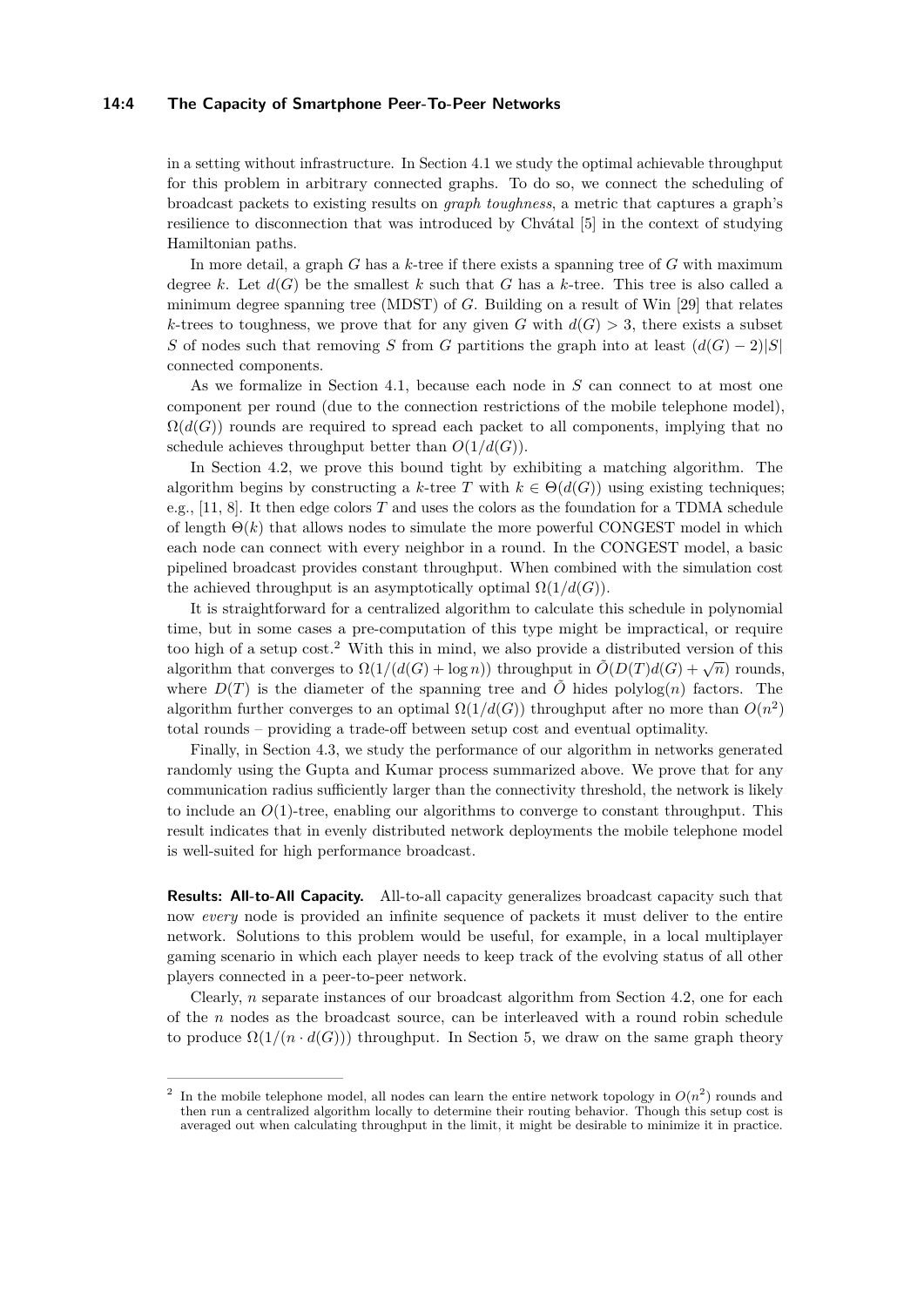connections as before to prove that this result is tight for all-to-all capacity. We then provide a less heavy-handed distributed algorithm for achieving this throughput. Instead of interleaving *n* different broadcast instances, it executes distinct instances of all-to-all gossip, one for each packet number, using a flood-based strategy on a low degree spanning tree. Finally, we apply the random graph analysis from Section [4.3](#page-13-1) to establish that for sufficiently large communication radius, with high probability, the randomly generated graph supports  $\Omega(1/n)$ -throughput, which is trivially optimal in the sense that a receiver can receive at most one new packet per round in our model.

**New Results on One-Shot Gossip.** As we detail in Section [5.1,](#page-14-1) our results on all-to-all capacity imply new lower and upper bounds on one-shot gossip in the mobile telephone model. From the lower bound perspective, they imply that gossiping in graph *G* in the mobile telephone model requires  $\Omega(n \cdot d(G))$  rounds. From the upper bound perspective, when we carefully account for the costs of our routing algorithm applied to spreading only a single packet from each source, we solve the one-shot problem with high probability in the following number of rounds:

 $O((D + \sqrt{n})\text{polylog}(n) + n(d(G) + \log n)) = \tilde{O}(d(G) \cdot n)$ ,

where *D* is the diameter of *G*. This algorithm is asymptotically optimal in any graph with  $d(G) \in \Omega(\log n)$  and  $D \in O(n/\log^x n)$  (where *x* is the constant from the polylog in the MDST construction time), which describes a large family of graphs. For all other graphs the solution is at most a polylog factor slower than optimal. This is the first known gossip solution to be optimal, or within log factors of optimal, in *all* graphs, largely answering a challenge presented by [\[24\]](#page-16-2).

**Motivation.** Smartphone operating systems include increasingly robust support for opportunistic device-to-device communication through standards such as Apple's Multipeer Connectivity Framework [\[2\]](#page-15-7), Bluetooth LE [\[18\]](#page-15-13), and WiFi Direct [\[3\]](#page-15-14). Though the original motivation for these links was to support information transfer among a small number of nearby phones, researchers are beginning to explore their potential to enable large-scale peer-to-peer networks. Recent work, for example, uses smartphone peer-to-peer networking to provide disaster response [\[28,](#page-16-5) [26,](#page-16-6) [21\]](#page-16-7), circumvent censorship [\[12\]](#page-15-15), extend internet access [\[1,](#page-15-16) [13\]](#page-15-17), support local multiplayer gaming [\[23\]](#page-16-8) and improve classroom interaction [\[20\]](#page-16-9).

It remains largely an open question whether or not it will be possible to build large-scale network systems on top of smartphone peer-to-peer links. As originally argued by Gupta and Kumar [\[19\]](#page-16-1), bounds for capacity problems can help resolve such questions for a given network model by establishing the limit to their ability to handle ongoing and concurrent communication. The results in this paper, as well as the novel technical tools developed to prove them, can therefore help resolve this critical question concerning this important emerging network setting.

# **2 Preliminaries**

Here we define our model, the problem we study, and some useful mathematical tools and definitions. Due to space constraints, this version of the paper omits most proofs. All technical details can be found in the full version.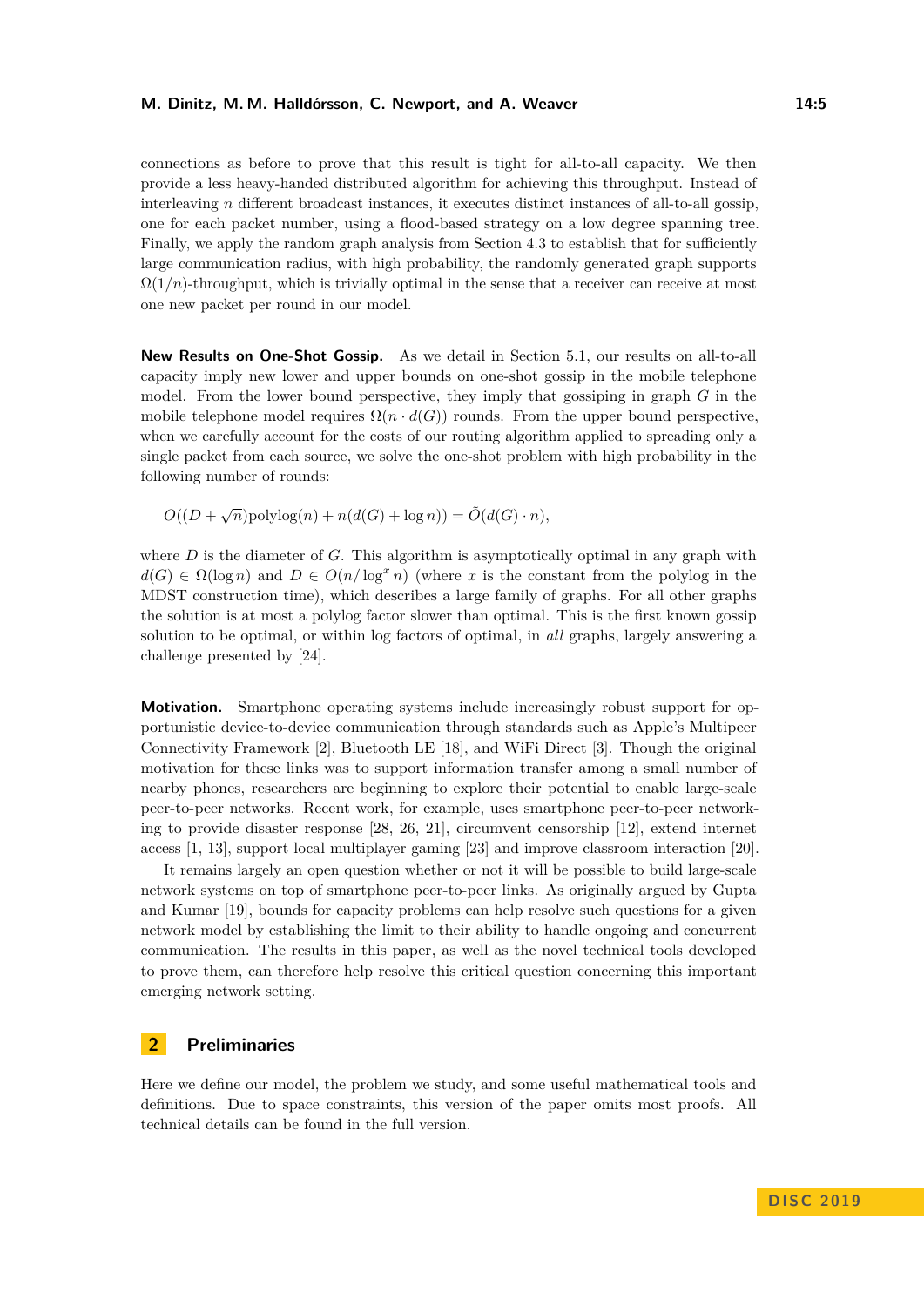#### **14:6 The Capacity of Smartphone Peer-To-Peer Networks**

# **2.1 Model**

The mobile telephone model describes a smartphone peer-to-peer network topology as an undirected graph  $G = (V, E)$ . The nodes in *V* correspond to the smartphone devices, and an edge  $\{u, v\} \in E$  implies that the devices corresponding to *u* and *v* are within range to establish a direct peer-to-peer radio link. We use  $n = |V|$  to indicate the network size.

Executions proceed in synchronous rounds labeled 1*,* 2*, ...*, and we assume all nodes start during round 1. At the beginning of each round, each node  $u \in V$  selects an *advertisement* of size at most  $O(\log n)$  bits to broadcast to its neighbors  $N(u)$  in *G*. After the advertisement broadcasts, each node *u* can either send a connection invitation to at most one neighbor, or wait to receive invitations. A node receiving invitations can accept at most one, forming a reliable pairwise connection. It follows from these constraints that the set of connections in a given round forms a matching.

Once connected, a pair of nodes can perform a bounded amount of reliable communication. For the capacity problems studied in this paper, we assume that a pair of connected nodes can transfer at most one packet over the connection in a given round. We treat these packets as black boxes that can only be delivered in this manner (e.g., you cannot break a packet into pieces, or attempt to deliver it using advertisement bits).

We assume when running a distributed algorithm in this model that each computational process (also called a *node*) is provided a unique ID that can fit into its advertisement and an estimate of the network size. It is provided no other *a priori* information about the network topology, though any such node can easily learn its local neighborhood in a single round if all nodes advertise their ID.

# <span id="page-5-0"></span>**2.2 Problem**

In this paper we measure capacity as the achievable throughput for various combinations of packet flow and network types. We begin by providing a general definition of *throughput* that applies to all settings we study. This definition makes use of an object we call a *flow set*, which is a set  $F = \{(s_i, R_i) : 1 \leq i \leq k\}$  (for some  $k \geq 1$ ) where each  $s_i \in V$  and  $R_i \subseteq V$ (for node set *V*). For a given flow set *F*, each  $(s_i, R_i) \in F$  describes a packet flow of *type i*; i.e., source  $s_i$  is tasked with sending packets to all the destinations in set  $R_i$ . We refer to the packets from *s<sup>i</sup>* as *i-packets*.

A *schedule* for a given *G* and *F* describes a movement of packets through the flows defined by *F*. Formally, a schedule is an infinite sequence of directed matchings,  $M_1, M_2, ...$  on  $G$ , such that the edges in each  $M_t$  are labelled by packets, where we define a packet as a pair  $(i, j)$  with  $i \in [F]$  and  $j \in \mathbb{N}$  (i.e.,  $(i, j)$  is the *j*'th packet of type *i*). We require that the packet labels for a schedule satisfy the property that if edge  $(u, v)$  in  $M_t$  is labelled with packet  $p = (i, j)$ , then there is a path in  $\bigcup_{l < t} M_l$  from  $s_i$  to *u* where all edges on the path are labelled with *p*. (It is easy to see by induction that this corresponds precisely to the intuitive notion of packets moving through a mobile telephone network). We say that a packet *p* is *received* by a node *u* in round *r* if there is an edge  $(v, u) \in M_r$  which is labelled *p*. A packet  $(i, j)$  is *delivered* by round *r* if every  $x \in R_i$  receives it in some round *t* with  $t \leq r$ .

Given a schedule *S* for a graph *G* and flow set *F*, we can define the throughput achieved by the slowest rate, indicated in packets per round, at which any of the flows in *F* are satisfied in the limit. Formally: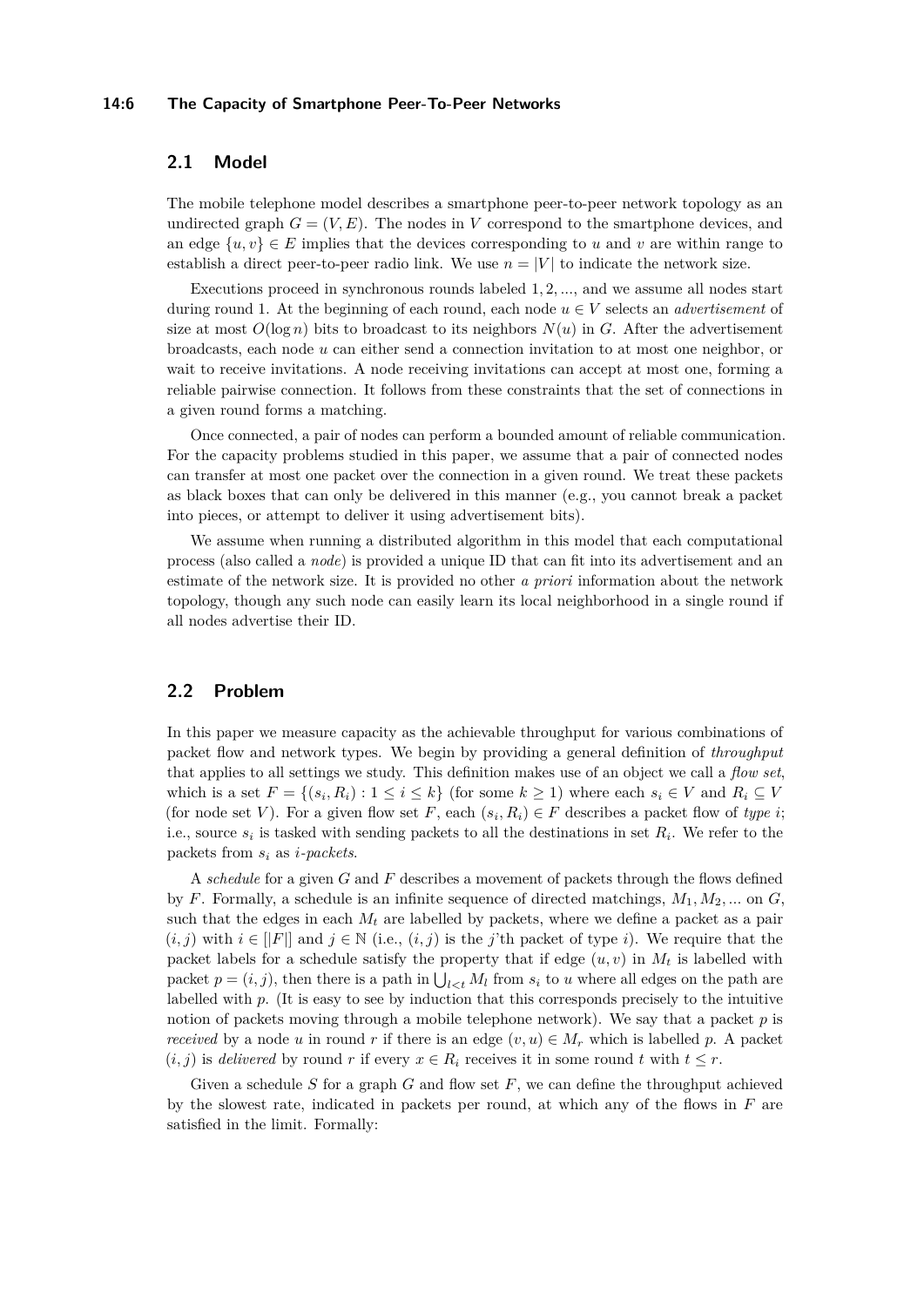$\triangleright$  **Definition 2.1.** *Fix a schedule S* defined with respect to network topology graph  $G = (V, E)$ *and flow set F. We say S* achieves throughput *t with respect to G and F, if there exists a* convergence round  $r_0 \geq 1$ , such that for every  $r \geq r_0$  and every packet type *i*:

$$
\left(\frac{del_i(r)}{r}\right) \ge t,
$$

*where*  $del_i(r)$  *is the largest j such that for every*  $l \leq j$ *, packet*  $(i, l)$  *has been delivered by round r.*

The above definition of throughput concerns performance in the limit, since  $r_0$  can be arbitrarily large. In some cases, though, we might also be concerned with how quickly we achieve this limit. Our notion of convergence round allows us to quantify this, so we will provide bounds on the convergence round where relevant.

Many of the results in this paper concern algorithms that produce schedules. Our centralized algorithms take *G* and *F* as input and efficiently produce a compact description of an infinite schedule (i.e., an infinitely repeatable finite schedule). Our distributed algorithms assume a computational process running at each node in  $G$ , and for each  $(s_i, R_i) \in F$ , the source  $s_i$  is provided an infinite sequence of packets to deliver to  $R_i$ . An execution of such a distributed algorithm might contain communication other than the *flow packets* provided as input; e.g., the algorithm might distributedly (in the mobile telephone model) compute a routing structure to coordinate efficient packet communication. However, a unique schedule can be extracted from each such execution by considering only communication corresponding to the flow packets.

While our definition of throughput is for schedules and not algorithms, we will say that an algorithm *achieves* throughput  $\alpha$  if it results in a schedule that achieves throughput  $\alpha$ .

In the sections that follow, we consider three different types of capacity: *pairwise*, *broadcast*, and *all-to-all*. Each capacity type can be formalized as a set of constraints on the allowable flow sets. For each capacity type we study achievable throughput with respect to both *arbitrary* and *random* network topology graphs. In the arbitrary case, the only constraints on the graph is that it is connected. For the random case, we must describe a process for randomly generating the graph. To do so, we use the approach introduced for this purpose by Gupta and Kumar [\[19\]](#page-16-1): randomly place nodes in a unit square, and then add an edge between all pairs within some fixed radius. Formally:

▶ **Definition 2.2.** *For a given real value* radius  $r, 0 < r \leq 1$ *, and network size*  $n \geq 1$ *, the*  $GK(n,r)$  network generation process *randomly generates a network topology*  $G = (V, E)$  *as follows:*

- **1.** Let  $V = \{u_1, u_2, ..., u_n\}$ . Place each of the *n* nodes in *V* uniformly at random in a unit *square in the Euclidean plane.*
- **2.** *Let*  $E = \{(u_i, u_j) : d(u_i, u_j) \leq r\}$ , where *d is the Euclidean distance metric.*

We will use the notation  $G \sim GK(n,r)$  to denote that *G* is a random graph generated by the  $GK(n,r)$  process. When studying a specific definition of capacity with respect to a network randomly generated with the *GK* process, it is necessary to specify how the flow set is generated. Because these details differ for each of the three capacity definitions, we defer their discussion to their relevant sections.

## <span id="page-6-0"></span>**2.3 Mathematical Preliminaries**

We begin with some basic definitions. Fix some connected undirected graph  $G = (V, E)$ . We define  $c(G)$  to be the number of components in  $G$ . In a slight abuse of notation, we define  $G \setminus S$ , for  $S \subseteq V$ , to be the graph defined when we remove from *G* the nodes in *S* and their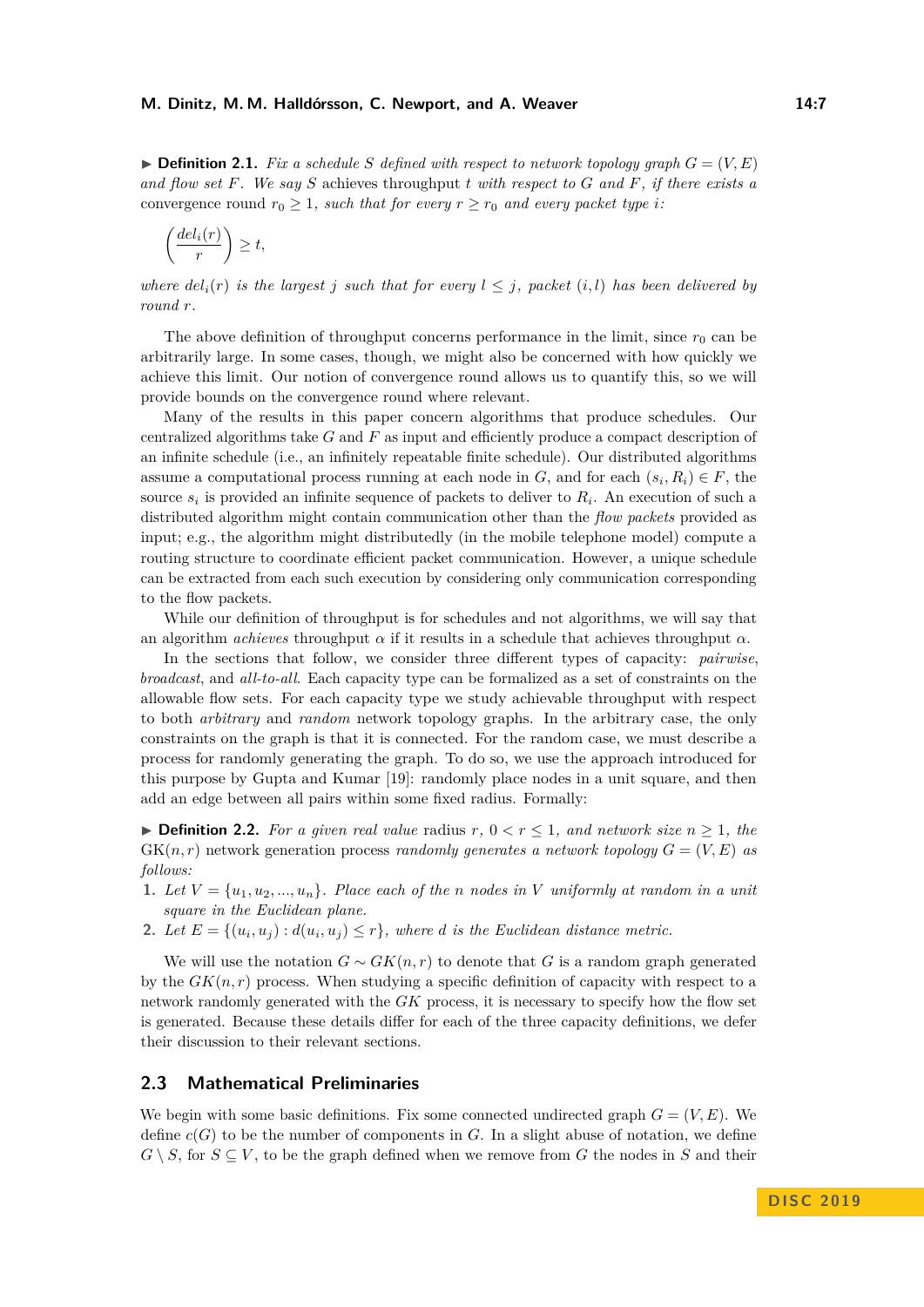#### **14:8 The Capacity of Smartphone Peer-To-Peer Networks**

adjacent edges. For a fixed integer  $k > 1$ , we say G has a k-tree if there exists a spanning tree in *G* with maximum degree *k*. Finally, let  $d(G)$  be the smallest *k* such that *G* has a  $k$ -tree. That is,  $d(G)$  describes the maximum degree of the *minimum degree spanning tree* (MDST) in *G*.

Some of our results will use the following simple corollary of a theorem of Win [\[29\]](#page-16-4). The proof, which utilizes the notion of *graph toughness* [\[29\]](#page-16-4), can be found in the full version.

<span id="page-7-2"></span>▶ **Theorem 2.3.** *Fix an undirected graph*  $G = (V, E)$  *and degree*  $k ≥ 3$ *. If*  $d(G) > k$ *, then there exists a non-empty subset of nodes*  $S \subset V$  *such that there are more than*  $c(G \setminus S)$  $(k-2) \cdot |S|$ .

# **3 Pairwise Capacity**

In their seminal paper [\[19\]](#page-16-1), Gupta and Kumar approached the question of network capacity by considering the maximum throughput achievable for a collection of disjoint pairwise flows, each consisting of a single source and destination. They studied achievable capacity in both *arbitrary* networks as well as *random* networks. In this section, we apply this approach to the mobile telephone model.

To do so, we formalize the *pairwise capacity* problem as the following constraint on the allowable flow sets (see Section [2.2\)](#page-5-0): for every pair  $(s_i, R_i) \in F$ , it must be the case that  $R_i = \{x\}$  (i.e.,  $|R| = 1$ ), and neither *s* nor *x* shows up in any other pair in *F*.

### <span id="page-7-0"></span>**3.1 Arbitrary Networks**

We begin by designing algorithms that (approximate) the maximum achievable throughput in an arbitrary network. For now we will not focus on the convergence time, since our definition of capacity applies in the limit, so we describe the following as a centralized algorithm (the time required for each node to gather the full graph topology and run this algorithm locally to generate an optimal routing schedule is smoothed out over time). But as usual when considering centralized algorithms, we will care about the running time.

Formally, we define the Pairwise Capacity problem to be the optimization problem where we are given a graph  $G = (V, E)$  and a pairwise flow set F, and are asked to output a description of an (infinite) schedule which maximizes the throughput. Our algorithm will in particular output a finite schedule which is infinitely repeated. Our approach is to establish a strong connection between multi-commodity flow and optimal schedules, and then apply existing flow solutions as a step toward generating a near optimal solution for the current network. In other words, we give an approximation algorithm for Pairwise Capacity via a reduction to a multi-commodity flow problem.

<span id="page-7-1"></span>▶ **Theorem 3.1.** *There is a (centralized) algorithm for Pairwise Capacity that achieves throughput which is a*  $(3/2 + \epsilon)$ *-approximation of the optimal throughput, for any*  $\epsilon > 0$ *. The convergence time is*  $n^{O(1)} \epsilon^{-2}$  *and the running time is*  $n^{O(1)} \epsilon^{-1}$ *.* 

**Multi-Commodity Flow.** In the *maximum concurrent multi-commodity flow (MCMF)* problem, we are given a triple  $(D, M, cap)$ , where  $D = (V_D, E_D)$  is a digraph, M is collection  $M \subseteq V_D \times V_D$  of node-pairs (each representing a *commodity*), and  $cap : E_D \to \mathbb{R}_0^+$  are flow capacities on the edges. Let  $K = |M|$  be the number of commodities. The output is a collection  $f = (f_1, f_2, \ldots, f_K)$  of flows satisfying conservation and capacity constraints. Namely, for each flow  $f_i$  and for each vertex  $v \in G$  where  $v \notin \{s_i, t_i\}$ , the flow into a node equals the flow going out:  $\sum_{e=(u,v)\in E_D} f_i(e) = \sum_{e'=(v,w)\in E_D} f_i(e')$ . Also, the flow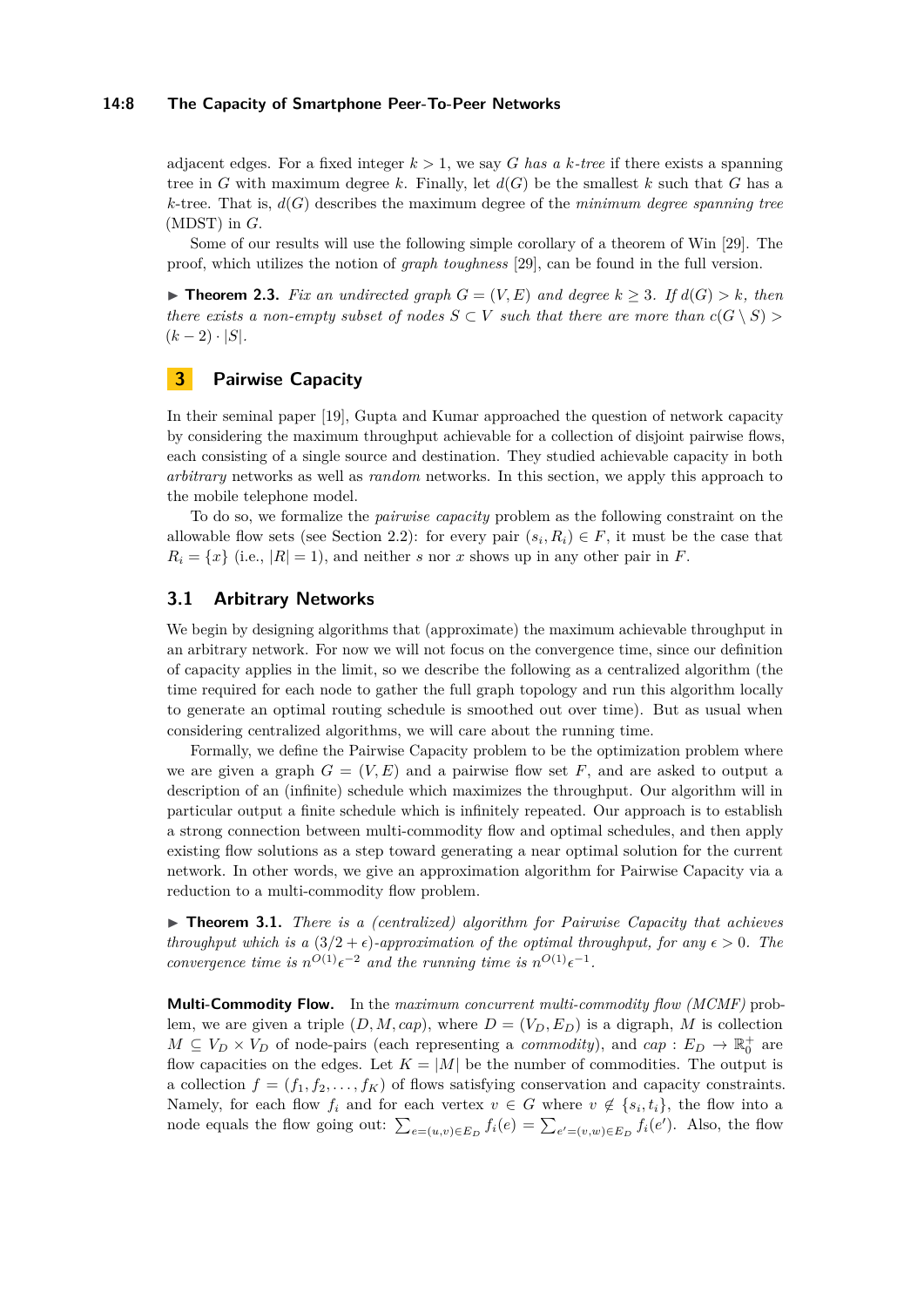through each edge is upper bounded by its capacity:  $f(e) = \sum_{i=1}^{K} f_i(e) \le cap(e)$ . Let  $v(f_i) = \sum_{w,e=(s_i,w)\in E_D} f_i(e)$  be the *value* of flow *i*, or the total flow of commodity *i* leaving its source. The value of the total flow *f* is  $v(f) = \min_{i=1}^K v(f_i)$ , and our goal is to maximize *v*(*f*). We refer to *f* as an *MCMF flow* and the constituent commodity flows as *subflows*.

The MCMF problem can be solved in polynomial-time by linear programming. There are also combinatorial approximation schemes known, and our version of the problem can be approximated within a  $(1 + \epsilon)$ -factor in time  $\tilde{O}((m + K)n/\epsilon^2)$  [\[22\]](#page-16-10).

We first show how to round an MCMF flow to use less precision while limiting the loss of value. We say that a MCMF flow is *φ-rounded* if the flow of each commodity on each edge is an integer multiple of  $1/\phi$ :  $|f_i(e) \cdot \phi| = f_i(e) \cdot \phi$ , for all *i*, and all edges *e*. We show how to produce a rounded flow of nearly the same value.

<span id="page-8-0"></span> $\blacktriangleright$  **Lemma 3.2.** Let *f* be a MCMF flow and  $\phi$  be a number. There is a rounding of *f* to a  $\phi$ *-rounded flow*  $f'$  *with value at least*  $v(f') \geq v(f)(1 - Km/\phi)$ *, and it can be generated in polynomial time.*

**Proof.** We focus on each subflow  $f_i$ . By standard techniques, each subflow  $f_i$  can be decomposed into a collection of paths  $P_1, \ldots, P_s$  and values  $\alpha_1, \ldots, \alpha_s$ , with  $s \leq m = |E|$ , such that  $f_i(e) = \sum_{j, P_j \ni e} \alpha_j$  for each edge *e*. Let  $\alpha'_j = \lfloor \alpha_j \cdot \phi \rfloor / \phi$ , for each *j*, and observe that  $\alpha'_j \geq \alpha_j - 1/\phi$ . We form the  $\phi$ -rounded flow  $f'$  by  $f'_i(e) = \sum_{j,P_j \ni e} \alpha'_j$ , for each edge *e*. It is easily verified that conservation and capacity constraints are satisfied. By the bound on  $\alpha'$ , it follows that the value of the rounded flow is bounded from below by  $v(f'_i) \ge v(f_i) - s/\phi \ge v(f_i) - m/\phi$ . The value of each flow is trivially bounded from below by  $v(f_i) \geq 1/K$  (which is achieved by sending  $1/K$  of each commodity flow along a single path). Thus,  $v(f'_i) \geq (1 - Km/\phi)v(f_i)$ .

We now turn to the reduction of Pairwise Capacity to MCMF. Given  $G = (V, E)$  and *F*, along with a parameter *τ*, we form the flow network  $\mathcal{D}_{\tau} = (D, M, cap_{\tau})$  as follows. The undirected graph  $G = (V, E)$  is turned into a digraph  $D = (V_D, E_D)$  with two copies  $v^{in}$ ,  $v^{out}$ of each vertex:  $V_D = \{v^{in}, v^{out} : v \in V\}$  and edges  $E_D = \{(u^{out}, v^{in}) : uv \in E\} \cup \{(v^{in}, v^{out}) : v^{out}\}$  $v \in V$ . The source/destination pairs carry over:  $M = \{(s^{in}, t^{out}) : (s, \{t\}) \in F\}$ . Finally, capacities of edges in  $E_D$  are  $cap_\tau(u_{out}, v_{in}) = \infty$  and  $cap_\tau(v_{in}, v_{out}) = 1 + t_v \cdot \tau/2$ , where  $t<sub>v</sub>$  is the number of source/destination pairs in *F* in which *v* occurs. Observe that there is a one-to-one correspondence between simple paths in *G* and in *D* (modulo the in/out version of the start/end node).

<span id="page-8-1"></span>**► Lemma 3.3.** *The throughput of any schedule on*  $(G, F)$  *is at most*  $\tau$ <sup>\*</sup>/2*, where*  $\tau$ <sup>\*</sup> *is the largest value such that*  $D_{\tau^*}$  *has MCMF flow of value*  $\tau^*$ *.* 

**Proof.** Let  $A$  be a mobile telephone schedule and let  $T$  be its throughput. We want to show that  $\mathcal{D}_{2T}$  has MCMF flow of value 2*T*; this is sufficient to imply the lemma. We assume that packets flow along simple paths, and we achieve that by eliminating loops from paths, if necessary. By the throughput definition, there is a round  $r_0 = r^{\mathcal{A},T}$  such that for every round  $r \geq r_0$  and every source/destination pair *i*, the number of *i*-packets delivered by round *r* is at least  $T \cdot r$ . Let  $X_i$  be the first  $Tr_0$  *i*-packets delivered (necessarily by round  $r_0$ ), for each type *i*, and let  $X = \bigcup_i X_i$ . For each edge  $e = uv$  and pair *i*, let  $q_i(u, v)$  be the number of packets in  $X_i$  that passed through  $e$ , from  $u$  to  $v$ . Also, for a vertex  $v$ , let  $a_i(v)$  denote the number of *i*-packets originating at *v*, i.e.,  $a_i(v) = Tr_0$  if  $v = s_i$  and  $a_i(v) = 0$  otherwise. Similarly, let  $b_i(v)$  be the number of *i*-packets with *v* as its destination. Finally, let  $q_i(v)$  be the number of packets in  $X_i$  that flow through  $v$ , but did not originate or terminate at  $v$ , and observe that  $q_i(v) = \sum_{w,vw \in E} q_i(v,w) - a_i(v) = \sum_{u,uv \in E} q_i(u,v) - b_i(v)$ .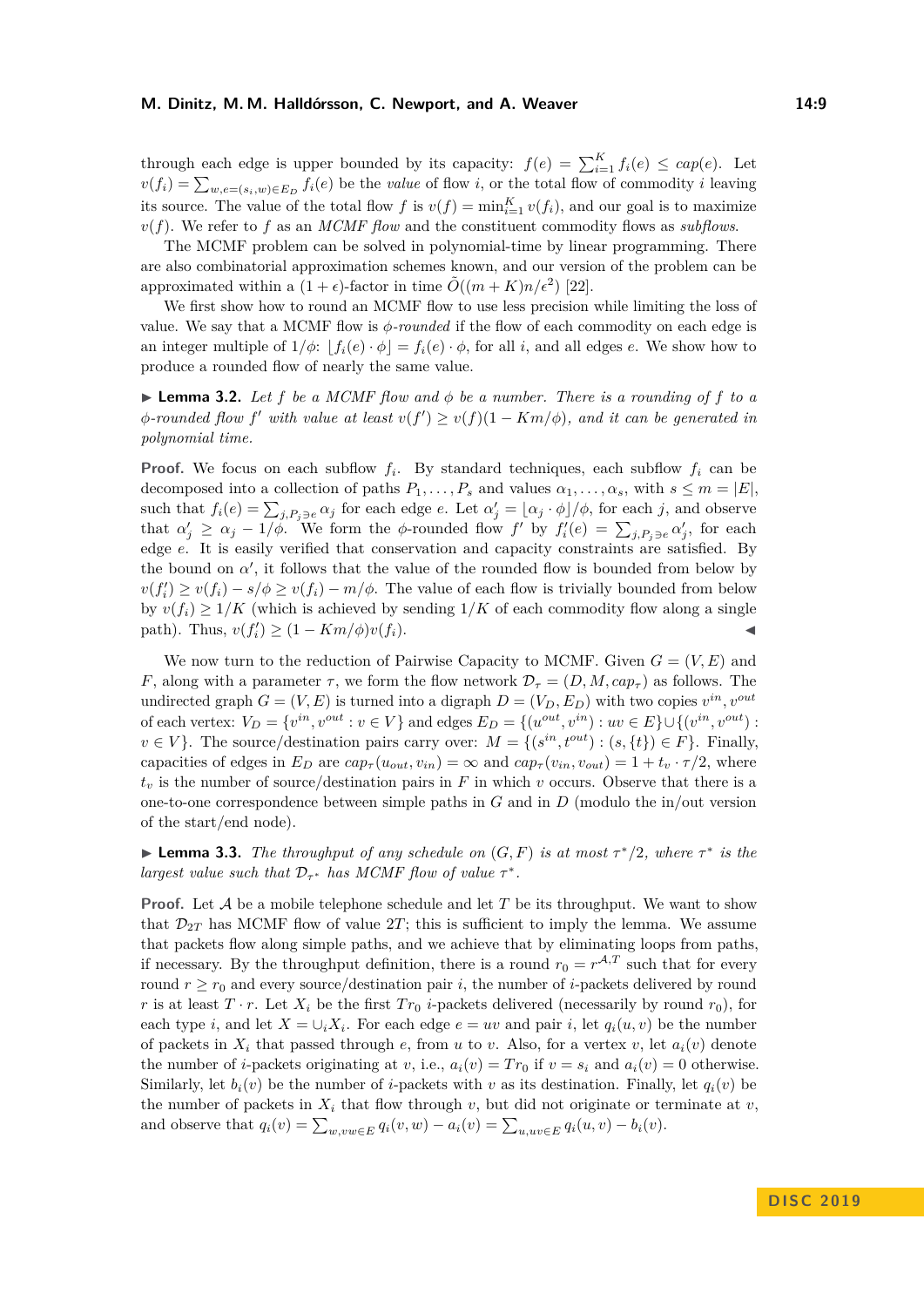#### **14:10 The Capacity of Smartphone Peer-To-Peer Networks**

Define the collection  $f = (f_1, f_2, \ldots, f_K)$  of functions where for each *i*,  $f_i(u_{out}, v_{in})$  $2q_i(u, v)/r_0$ , for each edge  $e = uv \in E$ , and  $f_i(v_{in}, v_{out}) = 2(q_i(v) + a_i(v) + b_i(v))/r_0$ , for each vertex in *V*. Observe that the flow  $f_i(u_{out}, v_{in})$  corresponds to twice the number of *i*-packets going from *u* to *v* (scaled by factor  $1/r_0$ ). The flow  $f_i(v_{in}, v_{out})$  from  $v_{in}$  to  $v_{out}$ corresponds to the number of packets in  $X_i$  coming into  $v$  plus the number of those going out of *v* (scaled by factor  $1/r_0$ ), counting those that go through *v* twice, but those originating or terminating at *v* only *once*. We claim that f is a valid MCMF flow in  $\mathcal{D}_{2T}$  of value  $2T$ , which implies the lemma. Let  $f_i^a(v) = 2a_i(v)/r_0$  ( $f_i^b(v) = 2b_i(v)/r_0$ ) be the amount of type-*i* flow originating (terminating) at *v*, respectively.

First, to verify flow conservation at nodes, consider a type *i*, and observe first that all packets in *X* start at the source  $s_i$  and end at the destination  $t_i$ .

$$
f_i(v_{in}, v_{out}) = \frac{2(q_i(v) + a_i(v) + b_i(v))}{r_0} = \frac{2a_i(v)}{r_0} + \sum_{u, uv \in E} \frac{2q_i(u, v)}{r_0}
$$

$$
= f_i^a(v) + \sum_{u, (u_{out}, v_{in}) \in E_D} f_i(u_{out}, v_{in}) .
$$

That is, the flow from each node  $v_{in}$  equals the flow coming in plus the flow generated at the node (noting also that no flow terminates at the node). Similarly, the flow into *vout* equals the flow terminating at the node plus the node going out:

$$
f_i(v_{in}, v_{out}) = \frac{2(q_i(v) + a_i(v) + b_i(v))}{r_0} = \frac{2b_i(v)}{r_0} + \sum_{w, vw \in E} \frac{2q_i(v, w)}{r_0}
$$

$$
= f_i^b(v) + \sum_{w, (v_{out}, w_{in}) \in E_D} f_i(v_{out}, w_{in}) .
$$

Second, to verify capacity constraints, observe that if  $q(v) = \sum_i q_i(v)$  is the number of packets that flow through node *v*, then

$$
2q(v) + \sum_{i} (a_i(v) + b_i(v)) \le r_0 ,
$$

since *v* needs to handle flowing-through packets in two separate rounds and it can only process a single packet in a round. Thus, the flow through (*vin, vout*) is bounded by

$$
f(v_{in}, v_{out}) = \frac{2}{r_0}(q(v) + \sum_i (a_i(v) + b_i(v))) = \frac{1}{r_0}(2q(v) + \sum_i (a_i(v) + b_i(v))) + t_vT \le 1 + t_vT,
$$

satisfying the capacity constraints.

Finally, it follows directly from the definition of  $f_i^a$  (or  $f_i^b$ ) that the flow value is 2*T*.

To prove Theorem [3.1](#page-7-1) we need to introduce edge multicoloring.

**► Definition 3.4.** *Given a graph*  $G = (V, E)$  *and a* color requirement  $r(e) \in \mathbb{N}$  *for each edge*  $e \in E$ *. An* edge multicoloring of  $(G, r)$  *is a function*  $\pi : E \to 2^{\mathbb{N}}$  *that satisfies the following: a)* if  $e_1, e_2 \in E$  are adjacent then  $\pi(e_1) \cap \pi(e_2) = \emptyset$ , and b)  $|\pi(e)| \geq r(e)$ , for each edge  $e \in E$ . *The number of colors used is*  $|\cup_e \pi(e)|$ *, the size of the support for*  $\pi$ *.* 

We shall use the follow result on edge multicolorings.

<span id="page-9-0"></span>**► Theorem 3.5** (Shannon [\[27\]](#page-16-11)). *Given a graph*  $G = (V, E)$  *and a* color requirement  $r(e) \in \mathbb{N}$ *for each edge*  $e \in E$ , there is a polynomial-time algorithm that edge multicolors  $(G, r)$  using *at most*  $3\Delta_r(v)/2$  *colors, where*  $\Delta_r(v) = \sum_{e \ni v} r(e)$ *.*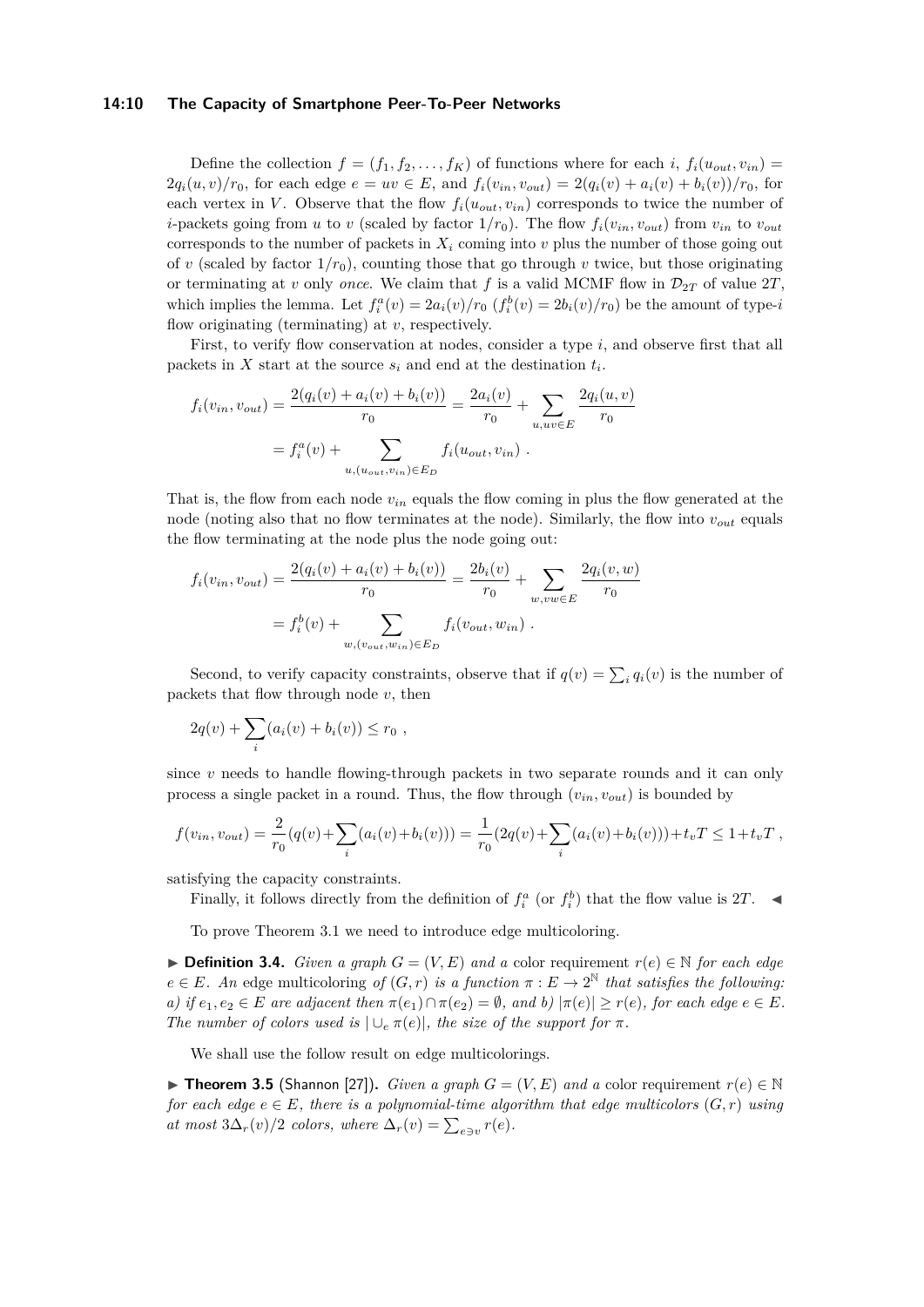#### **M. Dinitz, M. M. Halldórsson, C. Newport, and A. Weaver 14:11**

We can now prove Theorem [3.1.](#page-7-1)

**Proof of Theorem [3.1.](#page-7-1)** Let  $(G, F)$  be a given Pairwise Capacity instance and let  $\epsilon > 0$ . We perform binary search to find a value  $\tau$  such that: a) An  $1 + \epsilon/4$ -approximate MCMF algorithm produces flow *f* of value at least  $\tau(1 - \epsilon/4)$  on  $\mathcal{D}_{\tau}$ , and b) The same does not hold for  $\tau(1 + \epsilon/4)$ . The resulting flow  $f = (f_1, \ldots, f_K)$  is then of value at least  $\tau^*(1 - \epsilon/4)/(1 + \epsilon/4) \geq \tau^*(1 - \epsilon/4)^2 \geq \tau^*(1 - 2\epsilon/4)$ . Recall that *K* is the number of commodities, and so  $K = |F|$ .

Let  $N = 4\epsilon^{-1} Km$ . We apply Lemma [3.2](#page-8-0) to create from f an N-rounded flow  $f' =$  $(f'_1, \ldots, f'_K)$ . By Lemma [3.2,](#page-8-0) this decreases the flow value by a factor of at most  $1 - Km/N =$  $1 - \epsilon/4$ , i.e.,  $v(f') \ge (1 - \epsilon/4)v(f) \ge (1 - 3\epsilon/4)\tau^*$ .

We then form an edge multicoloring instance on *G* as follows. Each edge *e* requires *r*(*e*) colors, where  $r(e) = \sum_i r_i(e)$  and  $r_i(e) = f'_i(e) \cdot N$ . The weighted degree of each node v is then  $d_r(v) = \sum_{e \ni v} r(e) = N \sum_{e \ni v} f'(e) \le N \sum_{e \ni v} f(e) = \sum_{e=(v,u) \in E_D} f(e) +$  $\sum_{e'=(w,v)\in E_D} f(e) \le 2N$ , by node capacity constraints. We apply the algorithmic version of Shannon's Theorem [3.5](#page-9-0) to edge multicolor  $(G, r)$  with at most 3*N* colors. This induces an initial schedule of length 3*N*, which is then repeated as needed. Within each 3*N* rounds,  $\sum_{v,e=(s_i,v)} r_i(e) = N \cdot v(f'_i)$  *i*-packets depart from its source  $s_i$ .

Let  $r_0 = \frac{4n}{\epsilon}(3N)$ . Consider the situation after round  $r \ge r_0$ . Observe that each packet is forwarded at least once during each 3*N* rounds, and thus it is delivered within *n*(3*N*) rounds after it is transmitted from its source, since each path used is simple. Thus, the total number of type-*i* packets that remain in the system in the end is at most a  $\epsilon/4$ -fraction of the delivered packets. Averaged over the *r* rounds gives throughput of

$$
\frac{N \cdot v(f_i')}{3N} \cdot (1 - \epsilon/4) = \frac{1}{3}v(f_i') \cdot (1 - \epsilon/4) .
$$

Hence, the throughput achieved is at least

$$
T \ge \frac{1}{3}v(f')(1 - \epsilon/4) \ge \frac{1}{3}v(f)(1 - \epsilon/4) \ge \frac{1}{3}\tau^*(1 - \epsilon) \tag{1}
$$

By Lemma [3.3,](#page-8-1) the throughput is then  $3/2 + \epsilon$ -approximation of optimal.

The computation performed is dominated by the application of Shannon's algorithm, which runs in time  $O((\Delta_r + n)\hat{m})$ , where  $\hat{m}$  is the number of multiedges and  $\Delta_r \leq 2N$  is the maximum weighted degree. Here,  $\hat{m} = \sum_{e} q(e) = N \sum_{e} \sum_{i} f_i(e) \leq N \cdot m$ . Hence, the number of computational steps is at most  $O(mN^2) = O(m^3K^2\epsilon^{-2})$ . The convergence time is  $r_0 = \frac{4n}{\epsilon}(3N) = O(nmK\epsilon^{-2})$  $\blacksquare$ ).

We note that the factor 3*/*2 cannot be avoided in a reduction to flow. Consider the graph G on six vertices  $V = \{s_i, t_i : i = 0, 1, 2\}$  and edges  $\{s_i t_{i'}, t_i t_{i'} : i = 0, 1, 2, i' = 1\}$ *i* − 1 mod 3}. The optimal throughput is  $1/3$ , with respect to  $F = \{(s_i, t_i) : i = 0, 1, 2\}$ . This corresponds to the directed graph *D* on nine nodes:  $\{s_i, t_i^{in}, t_i^{out} : i = 0, 1, 2\}$  and edges  $\{(s_i, t_{i'}^{in}), (t_{i'}^{out}, t_i^{in}), (t_i^{in}, t_i^{out}) : i = 0, 1, 2, i' = i - 1 \text{ mod } 3\}$ , and three subflows:  $M = \{s_i, t_i^{out} : i = 0, 1, 2\}$ . Then,  $\mathcal{D}_1 = (D, M, cap_1)$ , where  $cap_1(t_i^{in}, t_i^{out}) = 2$ , has flow of value 1.

#### <span id="page-10-0"></span>**3.2 Random Networks**

We now consider achievable throughput for the pairwise capacity problem in networks randomly generated with the *GK* process defined in Section [2.2.](#page-5-0) Following the lead of the original Gupta and Kumar capacity paper [\[19\]](#page-16-1), we assume the flow sets are also randomly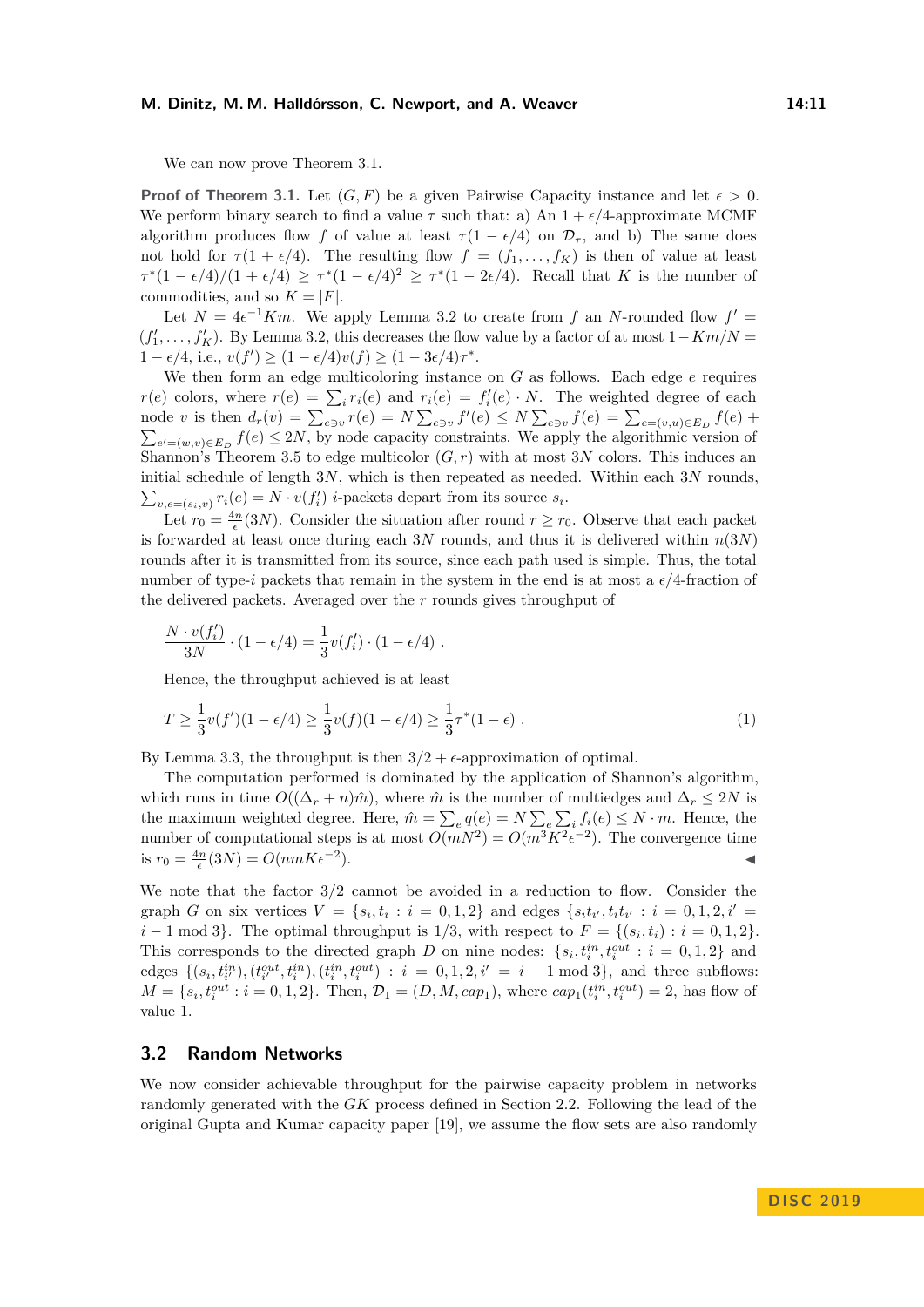#### **14:12 The Capacity of Smartphone Peer-To-Peer Networks**

generated with uniform randomness and contain all the nodes (i.e., every node shows up as a source or destination). A minor technical consequence of this definition is that it requires us to constrain our attention to even network sizes.

We begin in Section [3.2.1](#page-11-0) by identifying a threshold value for the radius *r* below which the randomly generated network is likely to be disconnected, trivializing the achievable throughput to 0. In Sections [3.2.2](#page-11-1) and [3.2.3,](#page-12-1) we then prove that for any radius value *r* that is at least a sufficiently large constant factor greater than the threshold, with high probability in *n*, the optimal achievable throughput is in  $\Theta(r)$ .

## <span id="page-11-0"></span>**3.2.1 Connectivity Threshold**

When analyzing networks and flows generated by the  $GK(n,r)$  network generation process, we must consider the radius parameter  $r$ . If  $r$  is too small, then we expect a network in which some sources are disconnected from their corresponding destinations, making the best achievable throughput trivially 0. Here we study a *connectivity threshold* value  $r_c(n) = \sqrt{\frac{\alpha \log n}{n}}$ , defined with respect to a network size *n* and a constant fraction *α*. We prove that for any  $r \leq r_c(n)$ , with probability at least 1/2, given a network generated by  $G(n, k)$  and a random pairwise flow set F, there exists at least one pair in F that is disconnected.

**Theorem 3.6.** *There is some constant*  $\alpha > 0$  *so that for every sufficiently large even network size n* and radius  $r \leq r_c(n) = \sqrt{\frac{\alpha \log n}{n}}$ , if  $G \sim GK(n,r)$  and  $F$  is a random pairwise *flow set, then with probability at least*  $1/2$  *there exists*  $(s, \{x\}) \in F$  *such that s is disconnected from x in G.*

At a high level, to prove this theorem we divide the unit square into a grid consisting of *boxes* of side length r, and then group these boxes into *regions* made up of  $3 \times 3$  collections of boxes. If a given region has a node *u* in the center box, and all its other boxes are empty, then *u* is disconnected from any node not in its own box. Our proof calculates that for a sufficiently small constant fraction  $\alpha$  used in the definition of the connectivity threshold, with probability at least  $1/2$ , there will be a node *u* such that *u* is isolated as described above, and *u* is part of a source/destination pair with another node *v* located in a different box.

Given this setup, the main technical complexity in the proof is carefully navigating the various probabilistic dependencies. One place where this occurs is in proving the likelihood of empty regions. For sufficiently small  $\alpha$  values, the expected number of non-empty regions is non-zero, but we cannot directly concentrate on this expectation due to the dependencies between emptiness events. These dependencies, however, are dispatched by leveraging the negative association between the indicator variables describing a region's emptiness (e.g., if region *i* is not empty, this *increases* the chance that region  $j \neq i$  is empty).

## <span id="page-11-1"></span>**3.2.2 Bound on Achievable Throughput**

In the previous section, we identified a radius threshold  $r_c(n)$  below which a randomly generated network is likely to disconnect a source and destination, reducing the achievable throughput to a trivial 0. Here we study the properties of the networks generated with radius values on the other side of this threshold. In particular, we show that for any radius  $r \geq r_c(n)$ , with high probability, the randomly generated network and flow set will allow an optimal throughput bounded by  $O(r)$ . The intuition for this argument is that if nodes are evenly distributed in the unit square, a constant fraction of senders will have to deliver packets from one half of the square to the other, necessarily requiring many packets to flow through a small column in the center of the square, bounding the achievable throughput.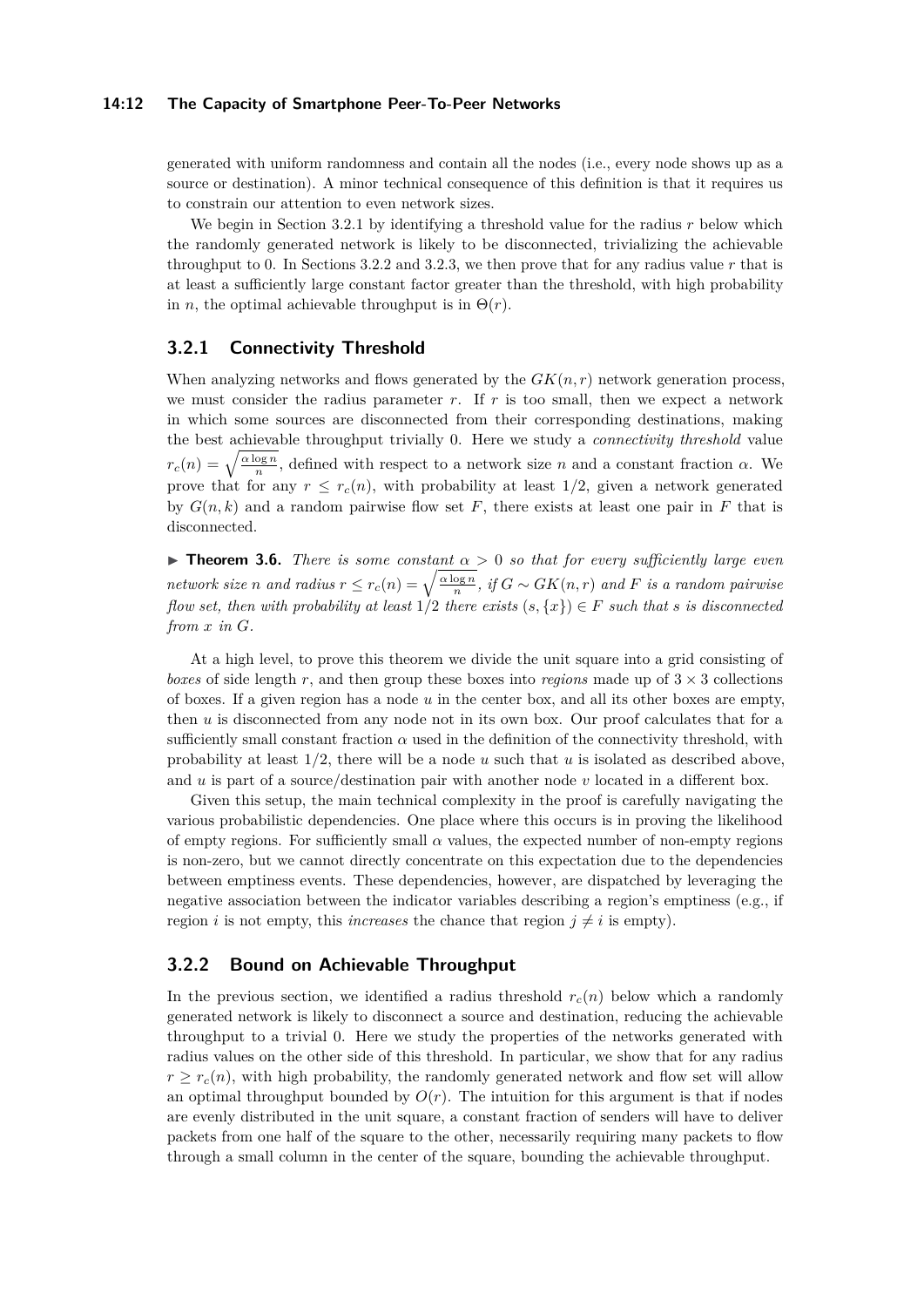▶ **Theorem 3.7.** For every sufficiently large even network size *n* and radius  $r > r_c(n)$ , given *a network*  $G ∼ GK(n,r)$  *and a random pairwise flow set*  $F$ *, the throughput of every schedule*  $(w.r.t. G and F)$  *is*  $O(r)$  *with high probability.* 

## <span id="page-12-1"></span>**3.2.3 Tightness of the Throughput Bound**

In Section [3.2.2,](#page-11-1) we proved an upper bound of  $O(r)$  on the achievable throughput in a network generated by  $GK(n, r)$ , for  $r \geq r_c(n)$ , and random pairwise flows. Here we show this result is tight by showing how to produce a schedule that achieves throughput in  $\Omega(r)$ with respect to a random *G* and *F*. Formally:

**Figure 1.8. Theorem 3.8.** *There exists a constant*  $\beta > 1$  *such that, for any sufficiently large network size*  $n \geq 2$  *and radius*  $r \geq \beta r_c(n)$ *, if*  $G \sim GK(n,r)$  *and*  $F$  *is a random pairwise flow set, then with high probability in n there exists a schedule that achieves throughput in*  $\Omega(r)$  *with respect to G and F.*

At a high level, our argument divides the unit square into box of side length  $\approx r$ . We prove that with high probability, both nodes and pairwise demands are evenly distributed among the boxes. This allows a schedule that efficiently moves many packets in parallel up and down columns to the row of their destination, and then moves these packets left and right along the rows to reach their destination. The time required for a given packet to make it to its destination is bounded by the column and row length of  $\approx 1/r$ , yielding an average throughput in  $\Theta(r)$ . The core technical complexity of this argument is the careful manner in which packets are moved onto and off a set of parallel paths while avoiding more than a small amount of congestion at any point in their routing.

# <span id="page-12-2"></span>**4 Broadcast Capacity**

The broadcast capacity problem assumes a designated *source* node has an infinite sequence of packets to spread to the entire network, implementing a one-to-all packet stream. Formally, this version of the capacity problem constrains the flow set to only contain a single pair of the form  $\{s, V \setminus \{s\}\}\$ , for some source  $s \in V$ . As we will show, the achievable throughput for this problem in a given network graph  $G$  is strongly related to  $d(G)$ , the maximum degree of the minimum degree spanning tree (MDST) for *G* (see Section [2.3\)](#page-6-0).

## <span id="page-12-0"></span>**4.1 A Bound on Achievable Throughput for Arbitrary Networks**

We establish that the maximum degree of an MDST in  $G$  – that is,  $d(G)$  – bounds the achievable throughput, with larger values of  $d(G)$  leading to lower throughput. The bound is primarily graph theoretic: arguing a fundamental limit on the rate at which packets can spread through a given topology.

<span id="page-12-3"></span> $\triangleright$  **Theorem 4.1.** Fix a connected network graph  $G = (V, E)$  and broadcast flow set F with *source s. Then every schedule achieves throughput at most*  $O(1/d(G))$ *.* 

**Proof.** Fix some  $G = (V, E)$ ,  $s \in V$ , and A, as specified by the theorem statement. If  $d(G) \leq 4$  then the theorem is trivially true as all throughput values are in  $O(1)$ . Assume therefore that  $d(G) > 4$ . This allows us to apply Theorem [2.3](#page-7-2) for  $k = d(G) - 1$ , which establishes that there exists a non-empty subset  $S \subset V$  such that  $c(G \setminus S) > q \cdot |S|$ , for  $q = k - 2 = d(G) - 3 > 1$  (where, as defined in Section [2.3,](#page-6-0)  $c(G \setminus S)$ ) is the number of connected components after removing nodes in *S* from graph *G*).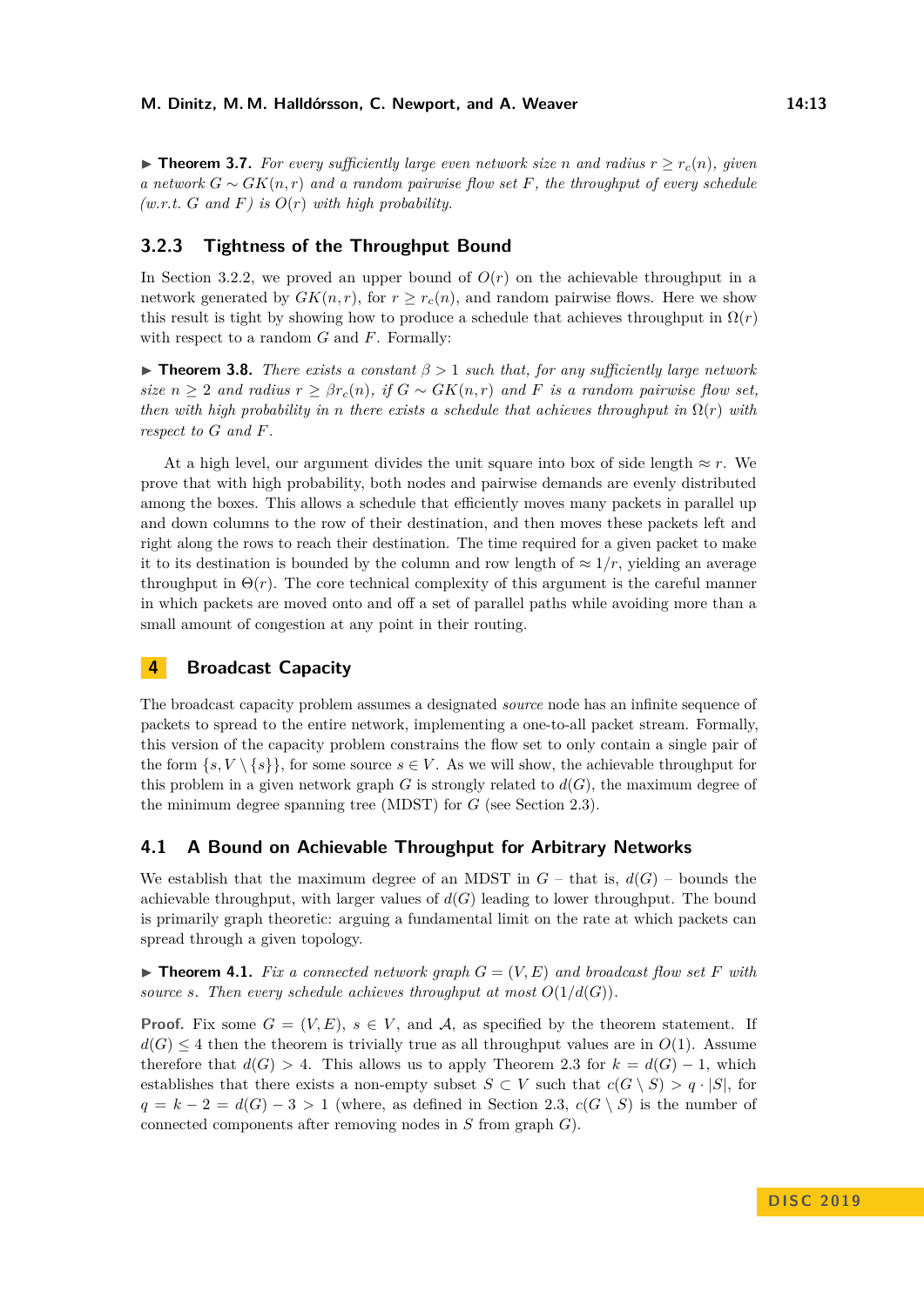#### **14:14 The Capacity of Smartphone Peer-To-Peer Networks**

Let C be the set of components in  $G \setminus S$  that do not include the source *s*. Fix a packet *t* spread by *s*. We say *t arrives* at  $C_i \in C$  in round  $r \geq 1$ , if this is the first round in which a node in  $C_i$  receives packet  $t$ . In this case,  $t$  must have been previously received by some bridge node in *S* that is adjacent to *C<sup>i</sup>* . This holds because if *t* can make it from *s*'s component to  $C_i$  without passing through a node in  $S$ , then removing  $S$  would not disconnect  $C_i$ .

Fix any packet count  $i \geq 1$ . Each packet requires  $|C| = c(G \setminus S) - 1 \geq q|S|$  arrival events before it completes spreading. As we established above, each arrival event requires a given node in *S* to receive the given packet. Because each node in *S* can receive at most one packet per round, there are at most |*S*| arrival events per round in the network.

Putting together these pieces, let  $T_i$  be the number of rounds required to spread  $i$  packets. We can lower bound this value as:

$$
T_i \ge \frac{i \cdot |C|}{|S|} = \frac{i(q|S|)}{|S|} = iq.
$$

It follows that for every schedule, and every *i*, at least *T<sup>i</sup>* rounds are required to spread *i* packets – yielding a throughput upper bounded by  $\frac{i}{T_i} \leq \frac{i}{i \cdot q} = 1/q = 1/(d(G) - 3)$ , which yields the theorem.

# <span id="page-13-0"></span>**4.2 An Optimal Routing Algorithm for Arbitrary Networks**

Here we describe a routing algorithm that achieves broadcast capacity throughput in  $\Omega(1/d(G))$ , when executed in a connected graph *G*. The high-level idea is to first construct an MDST *T* in the graph *G*. We then edge color *T* using  $O(d(G))$  colors, and use this coloring to simulate the standard CONGEST model, parameterized so that a constant number of packets can fit within its bandwidth limit. We analyze a straightforward pipelining flooding algorithm for the CONGEST model that converges to constant throughput. When combined with our simulator, which requires  $O(d(G))$  real rounds to simulate each CONGEST round, the result is a solution that achieves an average latency of  $O(d(G))$  rounds per packet, providing the claimed  $\Omega(1/d(G))$  throughput.

As in the pairwise setting, we can do this in a centralized fashion at the cost of a large convergence time (in particular, it takes up to  $O(n^2)$  rounds to gather the graph topology locally before we can run a centralized algorithm). In order to decrease the convergence time, we describe in the full version a distributed version of this strategy that still converges to an optimal  $\Omega(1/d(G))$  throughput in  $O(n^2)$  rounds, but guarantees to converge to at least  $\Omega\left(\frac{1}{d(G)+\log n}\right)$  throughput in  $\tilde{O}(D(T) \cdot d(G) + \sqrt{n})$  rounds, where  $D(T) \leq n$  is the diameter of a spanning tree *T* built by the algorithm and  $\tilde{O}(\cdot)$  suppresses polylog(*n*) factors.

Formally, we prove the following theorem:

<span id="page-13-2"></span>▶ **Theorem 4.2.** *There exists a (distributed) algorithm which, when executed in a connected network topology*  $G = (V, E)$  *of size*  $n = |V|$ *, with a broadcast capacity flow set with source*  $s \in V$ , achieves throughput in  $\Omega(1/(d(G) + \log n))$  with convergence round  $\tilde{O}(n \cdot d(G))$  and *achieves throughput in*  $\Omega(1/d(G))$  *with convergence round*  $O(n^2)$ *.* 

# <span id="page-13-1"></span>**4.3 Random Networks**

The preceding broadcast capacity results hold for any connected network graph. Here we study the problem in networks randomly generated by the *GK* process with a communication radius sufficiently larger than the threshold  $r_c(n)$ .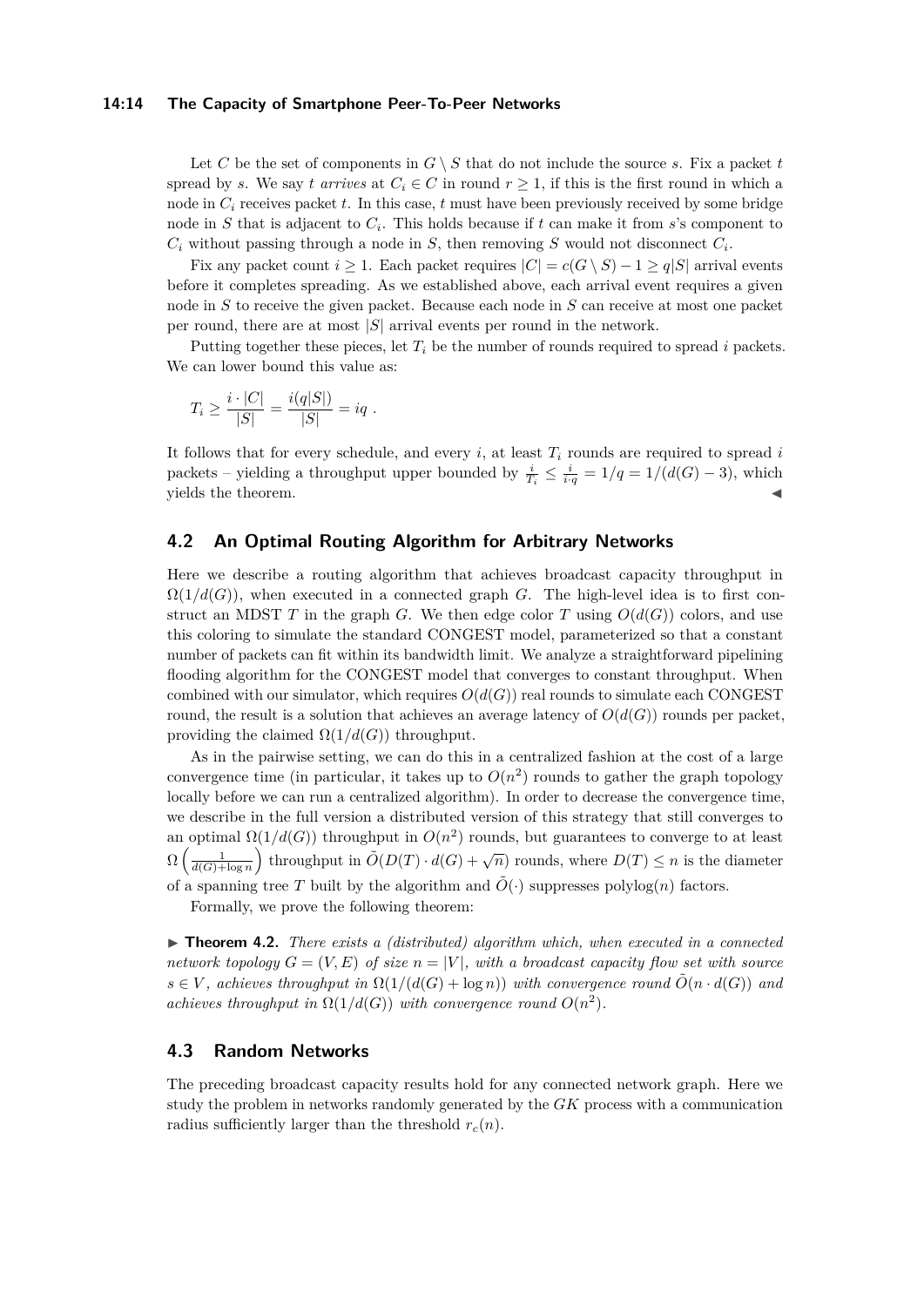Leveraging techniques from Section [3.2.3,](#page-12-1) we prove that such random networks are likely to contain a constant degree MDST, which, as established in Theorem [4.2,](#page-13-2) support constant throughput.

▶ **Theorem 4.3.** *There exists a (distributed) algorithm, such that for any sufficiently large network size*  $n > 1$  *and constant*  $\beta \geq 1$ *, and radius*  $r \geq \beta r_c(n)$ *, if*  $G \sim GK(n,r)$  *then with high probability the algorithm achieves constant throughput (for any s).*

# <span id="page-14-0"></span>**5 All-to-All Capacity**

We now consider the all-to-all capacity problem, which assumes all nodes begin with an infinite sequence of packets to spread to all other nodes. Formally, this variation of the capacity problem considers only the following canonical flow set:  $F_{all} = \{(s, V \setminus \{s\}) : s \in V\}.$ 

In Section [4,](#page-12-2) we described and analyzed an algorithm that achieved a throughput in  $\Omega(1/d(G))$  for delivering packets from a single source to the whole network. To solve all-to-all capacity, we could run *n* instances of this algorithm: one for each source, rotating through the different instances in a round robin fashion. This approach provides a baseline throughput result of  $\Omega(1/(n \cdot d(G)))$ . The key questions are whether or not this bound is tight, and whether there are simpler or more natural strategies than deploying round robin interleaving of single-source broadcast.

In the full version, we answer both questions in the affirmative by generalizing our argument from Theorem [4.1](#page-12-3) to prove that no schedule achieves better than  $O\left(\frac{1}{d(G)\cdot n}\right)$ throughput, and then exhibiting a matching distributed algorithm *SG* that uses a more natural strategy than round robin broadcast. Formally:

 $\blacktriangleright$  **Theorem 5.1.** When executed in a connected network topology  $G = (V, E)$  of size  $n = |V|$ . *with high probability in n: the* SG *algorithm achieves throughput in*  $\Omega\left(\frac{1}{d(G)}\right)$  *with respect to G* and  $F_{all}$ *. Furthermore, every schedule achieves throughput at most*  $O\left(\frac{1}{n \cdot d(G)}\right)$  with *respect to*  $G$  *and*  $F_{all}$ *.* 

Finally, notice that a direct corollary of our argument from Section [4.3,](#page-13-1) which establishes that a random graph contains a constant degree MDST (for sufficiently large radius) with high probability, is that with this same probability *SG* achieves  $\Omega(1/n)$  throughput (which is best possible for all-to-all capacity).

## <span id="page-14-1"></span>**5.1 Implications for One-Shot Gossip**

Existing results for one-shot gossip in the mobile telephone model are expressed with respect to the vertex expansion (denoted  $\alpha$ ) of the graph topology [\[25,](#page-16-3) [24\]](#page-16-2). The best known results requires  $O((n/\alpha)$ polylog $(n)$ ) rounds, which is not tight in all graphs as vertex expansion does not necessarily characterize optimal gossip.<sup>[3](#page-14-2)</sup> A key open question from [\[24\]](#page-16-2) is whether it is possible to produce a gossip algorithm that is optimal (or within log factors of optimal) in *all* network topology graphs. The techniques used in the above capacity bounds help us prove the following, which largely resolves this open question:

<span id="page-14-2"></span>Consider, for example, a path of length *n*, which has  $\alpha = 2/n$ . It is possible to pipeline *n* messages through this network in  $\Theta(n)$  rounds, which is much faster than  $\tilde{O}(n/\alpha) = \tilde{O}(n^2)$ .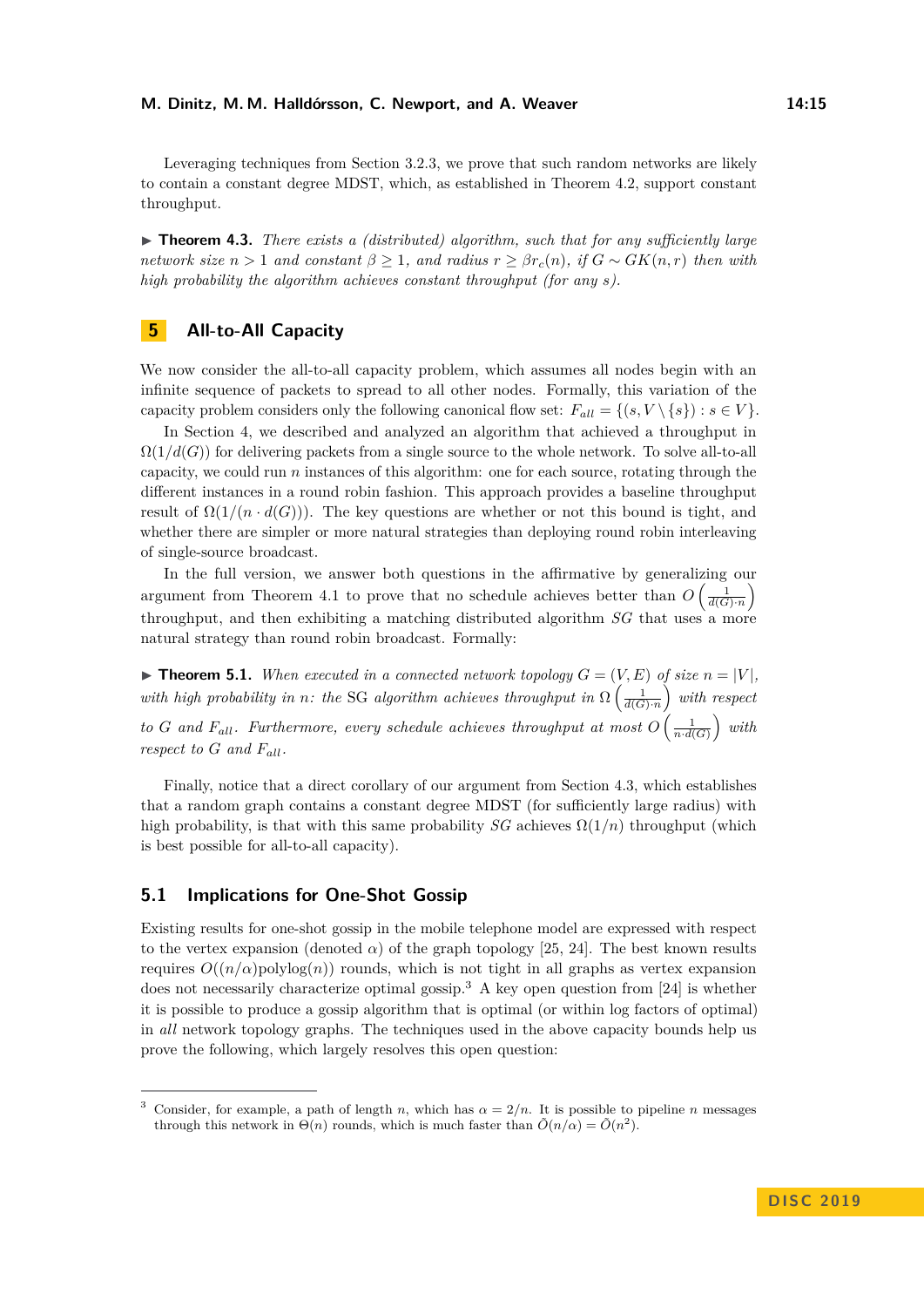#### **14:16 The Capacity of Smartphone Peer-To-Peer Networks**

 $\blacktriangleright$  **Theorem 5.2.** Fix a connected network topology  $G = (V, E)$  with diameter D, size  $n = |V|$ . *and MDST degree*  $d(G)$ *. Every solution to the one-shot gossip in*  $G$  *requires*  $\Omega(d(G) \cdot n)$  *rounds. There exists an algorithm solves the problem in*  $O((D + \sqrt{n})\text{polylog}(n) + n(d(G) + \log n)) =$  $\tilde{O}(d(G) \cdot n)$  *rounds, with high probability in n.* 

#### **References**

- <span id="page-15-16"></span>**1** Gianluca Aloi, Marco Di Felice, Valeria Loscrì, Pasquale Pace, and Giuseppe Ruggeri. Spontaneous smartphone networks as a user-centric solution for the future internet. *IEEE Communications Magazine*, 52(12):26–33, 2014.
- <span id="page-15-7"></span>**2** Apple. MultipeerConnectivity | Apple Developer Documentation. *Internet:* [https:](https://developer.apple.com/documentation/multipeerconnectivity) [//developer.apple.com/documentation/multipeerconnectivity](https://developer.apple.com/documentation/multipeerconnectivity) *[Accessed : 07/20/2018]*, 2018.
- <span id="page-15-14"></span>**3** Daniel Camps-Mur, Andres Garcia-Saavedra, and Pablo Serrano. Device-to-device communications with Wi-Fi Direct: Overview and experimentation. *IEEE Wireless Communications*, 20(3):96–104, 2013.
- <span id="page-15-3"></span>**4** Flavio Chierichetti, Silvio Lattanzi, and Alessandro Panconesi. Rumour Spreading and Graph Conductance. In *Proceedings of the ACM-SIAM symposium on Discrete Algorithms (SODA)*, 2010.
- <span id="page-15-10"></span>**5** Vasek Chvátal. Tough graphs and Hamiltonian circuits. *Discrete Mathematics*, 5(3):215–228, 1973.
- <span id="page-15-8"></span>**6** Sebastian Daum, Fabian Kuhn, and Yannic Maus. Rumor spreading with bounded in-degree. In *Proceedings of the International Colloquium on Structural Information and Communication Complexity*, 2016.
- <span id="page-15-9"></span>**7** Michael Dinitz, Jeremy Fineman, Seth Gilbert, and Calvin Newport. Load balancing with bounded convergence in dynamic networks. In *INFOCOM*, pages 1–9, 2017.
- <span id="page-15-12"></span>**8** Michael Dinitz, Magnús M. Halldórsson, Taisuke Izumi, and Calvin Newport. Distributed Minimum Degree Spanning Trees. In *Proceedings of the ACM Symposium on the Principles of Distributed Computing (PODC)*, 2019 (to appear.).
- <span id="page-15-5"></span>**9** Nikolaos Fountoulakis and Konstantinos Panagiotou. Rumor spreading on random regular graphs and expanders. In *Approximation, Randomization, and Combinatorial Optimization. Algorithms and Techniques*, pages 560–573. Springer, 2010.
- <span id="page-15-1"></span>**10** Alan M Frieze and Geoffrey R Grimmett. The shortest-path problem for graphs with random arc-lengths. *Discrete Applied Mathematics*, 10(1):57–77, 1985.
- <span id="page-15-11"></span>**11** Martin Fürer and Balaji Raghavachari. Approximating the Minimum-Degree Steiner Tree to within One of Optimal. *Journal of Algorithms*, 17(3):409–423, 1994.
- <span id="page-15-15"></span>**12** Open Garden. FireChat. *Internet:* <https://www.opengarden.com/> *[Accessed: 07/20/2018]*, 2018.
- <span id="page-15-17"></span>**13** Open Garden. The Open Garden Hotspot. *Internet:* <https://www.opengarden.com/> *[Accessed: 07/20/2018]*, 2018.
- <span id="page-15-0"></span>**14** Mohsen Ghaffari and Calvin Newport. How to Discreetly Spread a Rumor in a Crowd. In *Proceedings of the International Symposium on Distributed Computing (DISC)*, 2016.
- <span id="page-15-2"></span>**15** George Giakkoupis. Tight bounds for rumor spreading in graphs of a given conductance. In *Proceedings of the Symposium on Theoretical Aspects of Computer Science (STACS)*, 2011.
- <span id="page-15-6"></span>**16** George Giakkoupis. Tight bounds for rumor spreading with vertex expansion. In *Proceedings of the ACM-SIAM Symposium on Discrete Algorithms (SODA)*, 2014.
- <span id="page-15-4"></span>**17** George Giakkoupis and Thomas Sauerwald. Rumor spreading and vertex expansion. In *Proceedings of the ACM-SIAM symposium on Discrete Algorithms (SODA)*, pages 1623–1641. SIAM, 2012.
- <span id="page-15-13"></span>**18** Carles Gomez, Joaquim Oller, and Josep Paradells. Overview and evaluation of Bluetooth low energy: An emerging low-power wireless technology. *Sensors*, 12(9):11734–11753, 2012.